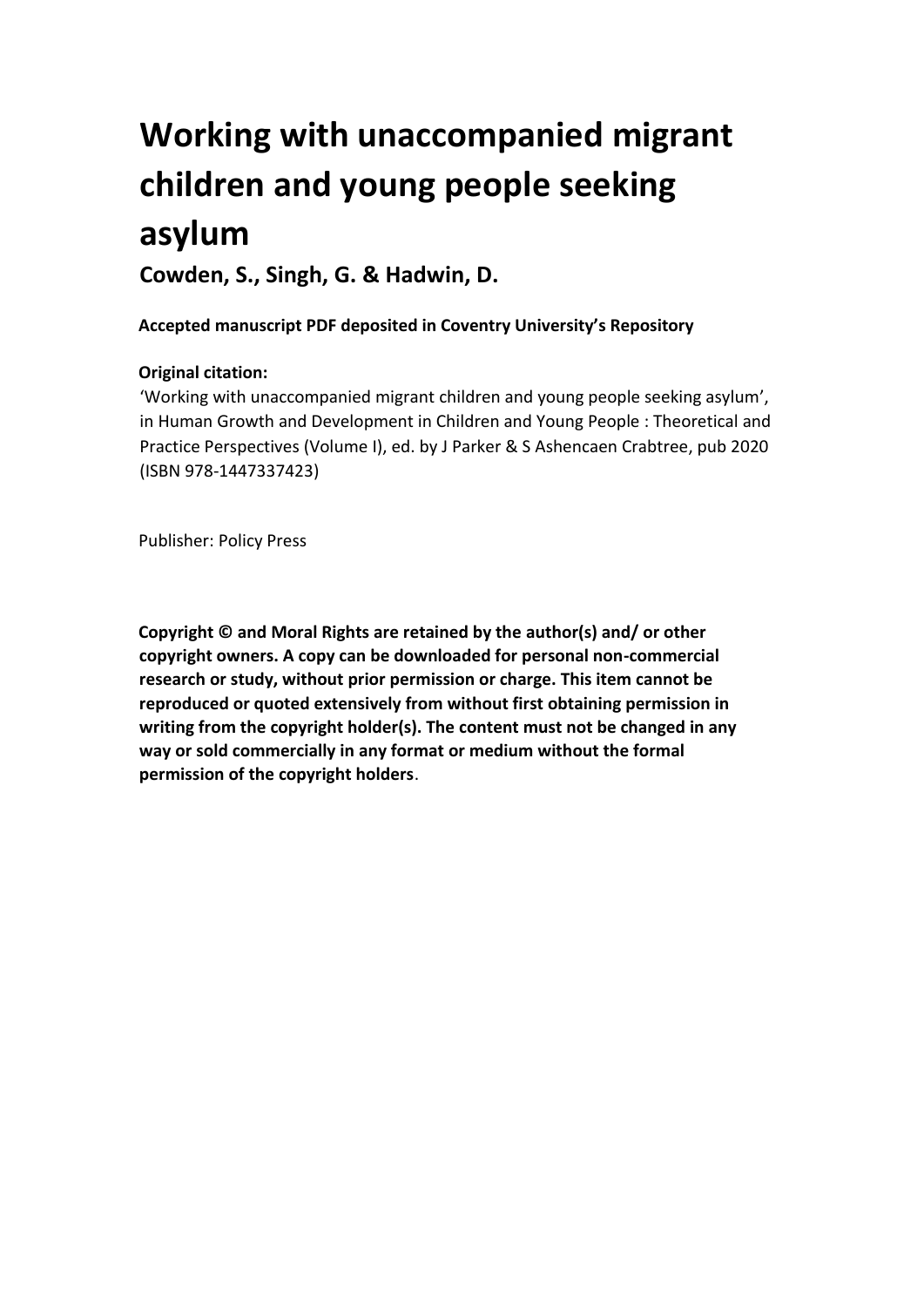Human Growth and Development in Children and Young People: Theoretical and Practice Perspectives (Volume I)

Deborah Hadwin, Gurnam Singh and Stephen Cowden

# **Chapter 17: Working with Unaccompanied Minors**

In the last few years, there has been an increase in the number of children and young people entering Europe alone, without a parent or other carer accompanying them. Usually from countries experiencing war or severe political instability, these young people are in need of care and protection from further vulnerability to abuse and exploitation. Since many of these children and young people are 'Looked After' by local authorities, it is vital that any professionals involved in their care and support, understand the issues faced and can support them during this period in their lives, often marked by issues and challenges with which other young people whose futures in the UK are determined, do not have to contend. This chapter therefore, seeks to support professionals working with unaccompanied minors to:

- understand of how the legislative and social policy contexts affect on the lived experiences of unaccompanied minors.
- consider the complexities in assessing the individual needs of unaccompanied minors, being mindful of safeguarding risks such as the vulnerability to modern day slavery including trafficking, and how their experiences prior to coming to the UK, including the impact of trauma can influence this.
- Understand the resettlement process and how claiming asylum and subsequently a young person's immigration status can be a challenge.
- Consider how the quality of and access to services can promote the wellbeing of unaccompanied minors, including how best to prepare young people for the particular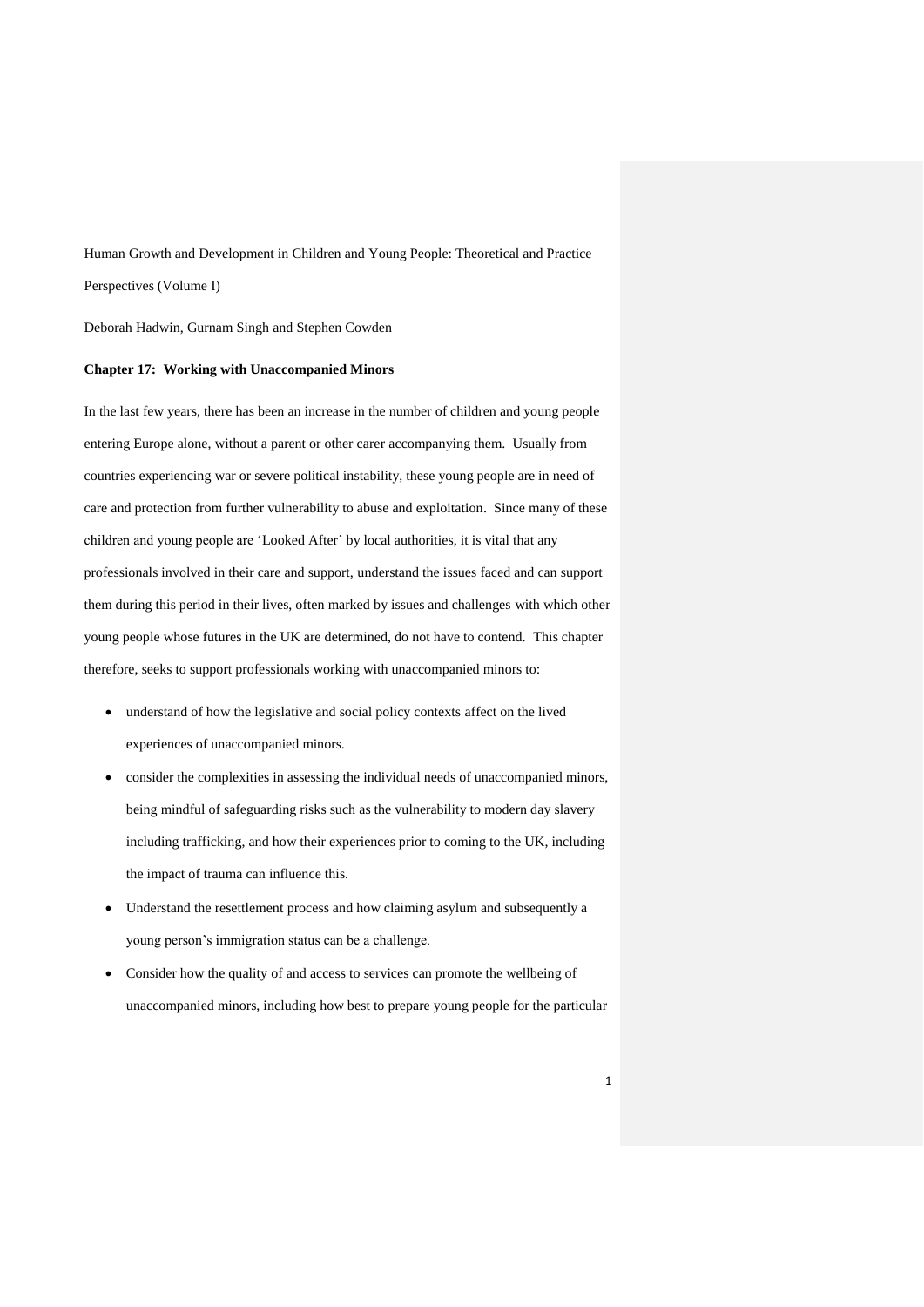challenges they face as they approach adulthood and/or when the young person's eligibility to gain access to some services may come to an end.

## **Introduction**

In January 2016 the then British Prime Minister David Cameron stated that he was standing firm in the face of the call to allow an additional 3,000 unaccompanied asylum seeking children to enter the UK. Taking a resolute stance against the calls for humanitarian intervention that were gaining traction with the public, he argued that increasing numbers would only make Britain a 'magnet' for even more people to attempt this journey (Perraudin and Mason, 2016) The type of reasoning reflected here is one of the key issues framing contemporary populist understandings of unaccompanied minors. This demonstrates how a real crisis born out of the displacement of children has come to be viewed through the lens of ongoing moral panics about immigration. What lies behind these headlines are a range of push and pull factors linked to the devastating impact of ongoing political conflicts, increasing levels of poverty and inequality between and within countries, and an increasing body of evidence which demonstrates the abuse, exploitation and harm these children suffer all of which have an impact on the young people's health and development.

Although collecting reliable data on flows of child migrants is difficult, the scale of the current situation globally is shown by a UNICEF report entitled *'Uprooted'* which estimated that around 50 million children are currently displaced with 28 million of them driven from their homes by conflicts not of their making (UNHCR, 2016). In 2015, over 100,000 unaccompanied minors applied for asylum in 78 countries – triple the number in 2014. The UK currently hosts approximately 3% of these young people (UNHCR cited in Refugee Council, 2017). A small number of media reports and charities, such as Save The Children,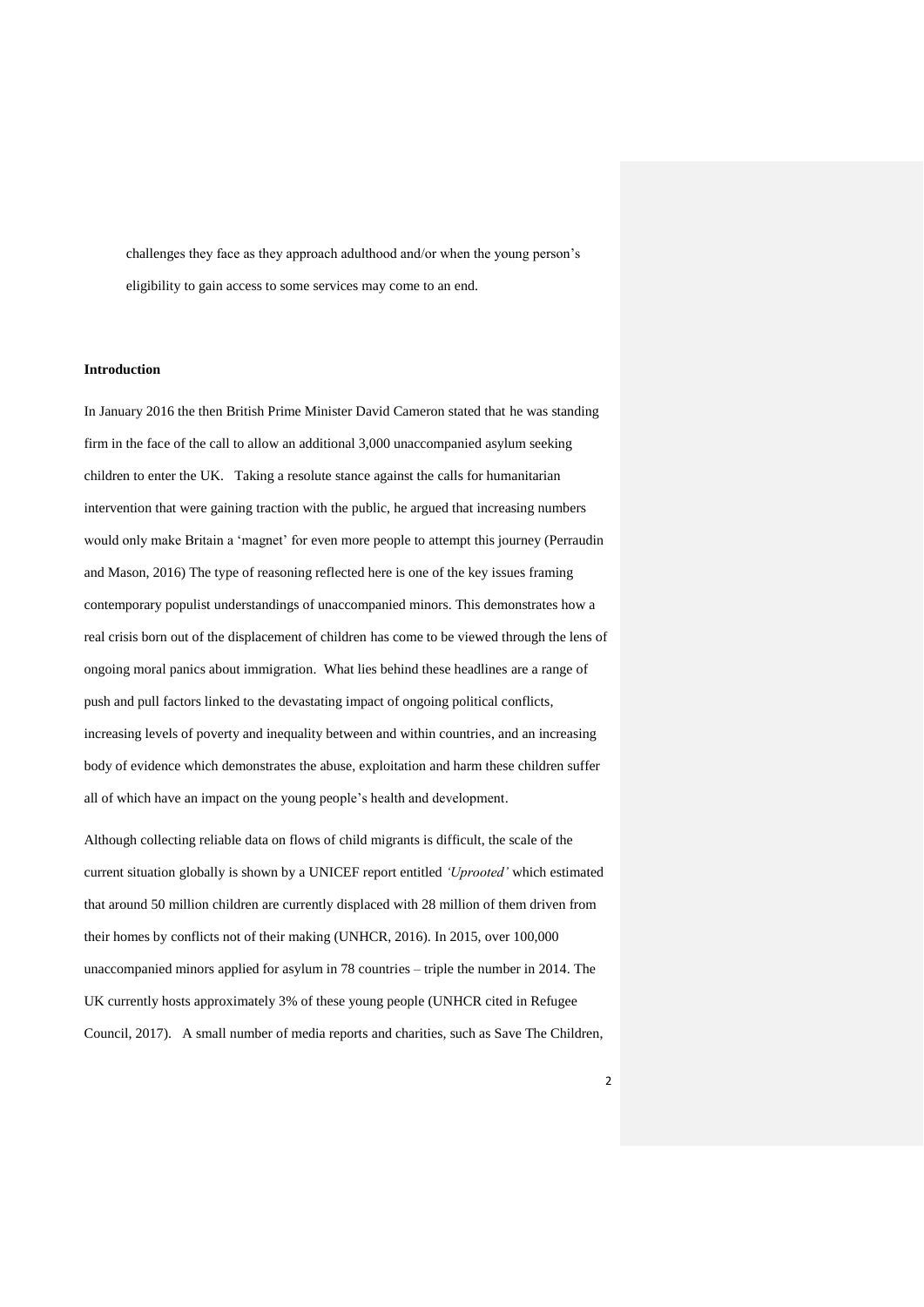focussed on the inhumane conditions in the migrant camps in Calais and Dunkirk in which many of these young people found themselves. They argued that, under the Dublin III Regulations (Refugee Council, Nov 2015) to promote 'family reunion' and the initiative known as the *'Dubs Amendment'* which constitutes part of the 2016 Immigration Act, the UK should provide sanctuary to its fair share of unaccompanied minors. However, the majority of media coverage has emphasised the 'danger' of the UK becoming a 'magnet' for still more asylum seekers, and claiming that the UK is already 'doing enough'. Alongside this has been a highly destructive set of claims presenting these young people as seeking to deceive British authorities by understating their age, and gaining the support of welfare services in the UK through devious means. A Conservative Blog *UK Rants* (2016) is typical of much of the sort of material that circulates on the internet on this issue:

*'Show me these 3,000 'children', let me see they ARE indeed children. Let UK public see where they are, where they are coming from and WHO they actually are. Then we'll accept all the kids you want, as any human would.'*

It was against this background that the UK government decided to end the transfer of children and young people in February 2017 after just 350 young people had been brought to the UK under the 'Dubs' initiative. Any serious analysis of UK policy and practice needs to be set against the fact that, compared to counties bordering major conflict zones, where refugees can make up over 10% of the population, in the UK there is 1 refugee for every 530 people.

This chapter begins with a discussion of the way a 'common-sense' discourse has been constructed around unaccompanied minors which sets the context not just for how they are perceived by the public at large, but also by the way they interact with state and non-state agencies, including social work. Our argument is that this common-sense discourse must be explicitly countered and challenged if we are to understand and help with the situation of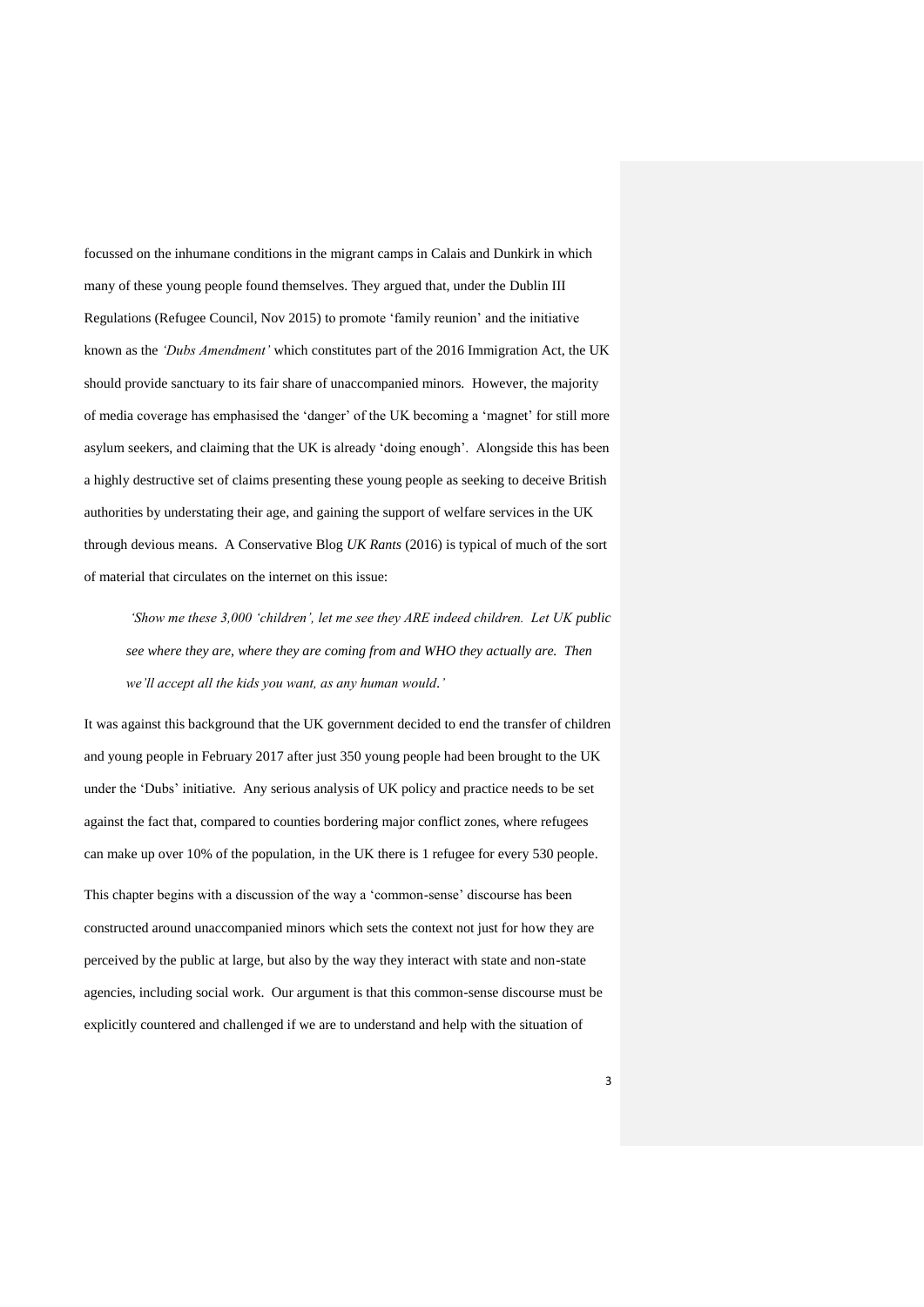young people who have arrived in the UK alone, have sought asylum, and some of whom may be the victims of modern day slavery including human trafficking. The chapter then goes to discuss the support professionals need to work with unaccompanied minors. We argue that it is crucial to understand how the legislative and social policy contexts in the UK at the moment impact on the lived experiences and growth and development of unaccompanied minors. We also consider the complexities associated with assessing the needs of unaccompanied minors, specifically in relation to how their experiences prior to coming to the UK, including the impact of trauma, and of the need to be mindful of safeguarding issues such as vulnerability to modern day slavery including trafficking. We conclude by discussing how best to prepare young people for the challenges they face as they approach adulthood and/or when the young person's eligibility access to some services may come to an end.

## **What do we mean by an 'unaccompanied minor'?**

The definition of who is an unaccompanied minor, can be complex. According to the Committee on the Rights of the Child (cited in Matthews, 2014:16) unaccompanied children are those persons, '*who have been separated from both parents and other relatives and are not being cared for by an adult who, by law or custom, is responsible for doing so'.* Matthews explains that children who have been separated from their parent or other legal care giver, but not necessarily from other family members, are often referred to as 'separated children', and these children in some literature and statistics may also be defined as unaccompanied minors. Unaccompanied minors within official government discourse and often within local authorities are regularly referred to as 'Unaccompanied Asylum Seeking Children' (UASC), the language of which locates the child very much in terms of the 'immigration status' first, and location as a child, second.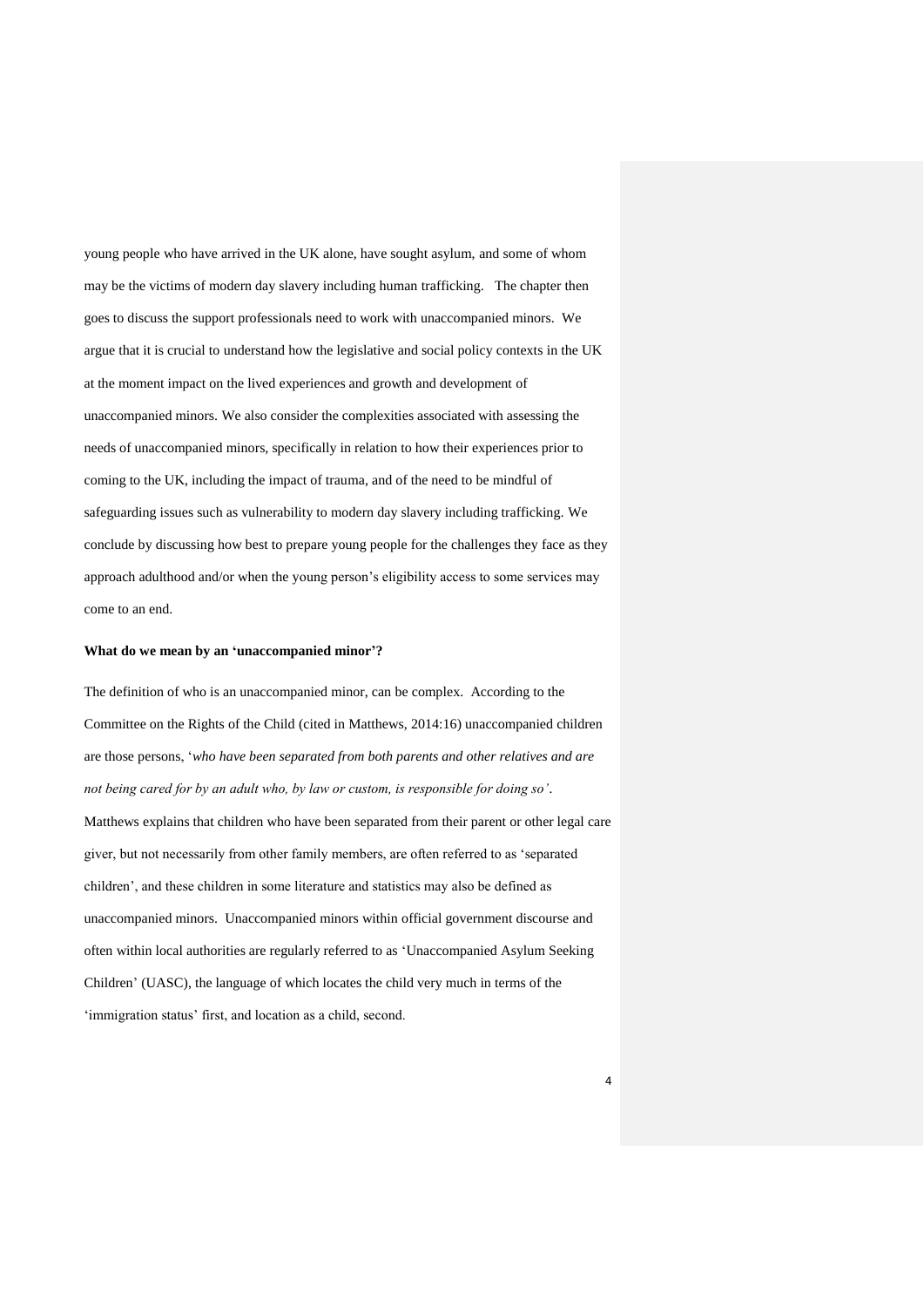Even within official government publications, there has been development of the definition used and the preferred terminology which perhaps reflects changing, and generally harsher rhetoric towards people seeking asylum more generally, to which young people are also subjected. For example, the 2014 Statutory Guidance for local authorities, defined an Unaccompanied Asylum Seeking Child, as 'a child who is applying for asylum in their own right and is separated from both parents and is not cared for by an adult who in law or by custom has the responsibility to do so' (Department for Education, 2014:5).

By the time the government redrafted this guidance in March 2017, the title referred to *'Unaccompanied Migrant Children and Child Victims of Modern Slavery'* (Department for Education, 2017). Within it the guidance identified several categories of unaccompanied child. These were:

- unaccompanied children who had made a claim for asylum;
- unaccompanied migrant children who are in the UK, not seeking asylum;
- asylum seeking child, in the UK with family members, or transferred to the UK to be with family members;
- Unaccompanied European Economic Area (EEA) national child, who may have entered the UK with a family member or entered independently;
- EEA family member, defined as a child who may be a family member of an EEA state without being a national of that country themselves;
- a child victim of modern day slavery, which includes human trafficking, slavery, servitude and forced or compulsory labour for the purpose of exploitation.

Interestingly, the National Statistics on unaccompanied minors detailing the period October to March 2016, referred to *'UASC as a person under 18, or who, in the absence of documentary evidence establishing age, appears to be under that age, is applying for asylum*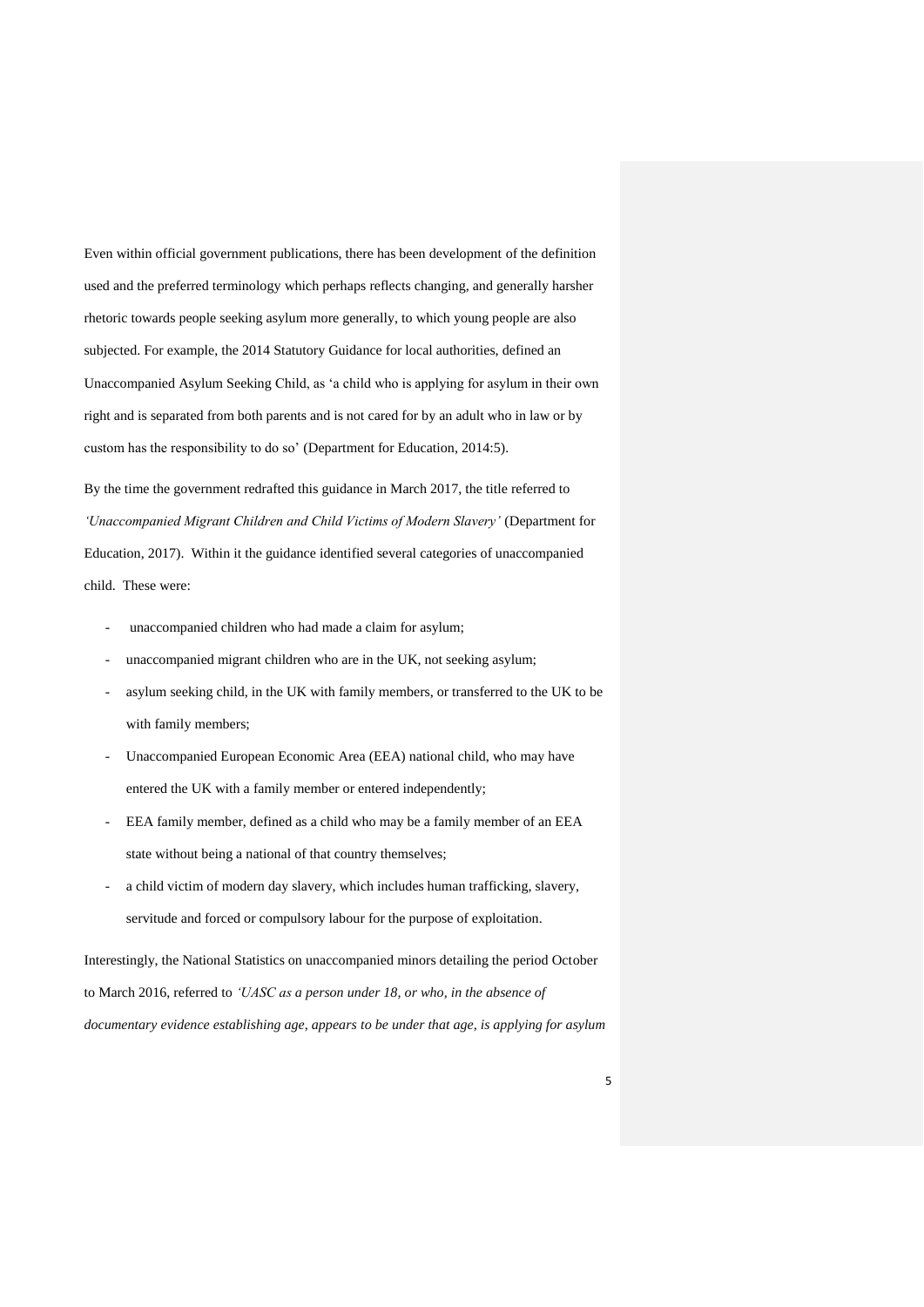*in his or her own right and has no relative or guardian in the United Kingdom'* (Home Office, 2017). This represents a change of definition to include a question mark over the age of unaccompanied minors, and therefore by implication, a negative discourse suggesting that these young people are untrustworthy and dishonest.

#### **The constructions of a common-sense discourse around asylum seekers.**

A key question we need to ask is the way this sense of asylum seekers as untrustworthy became part of a 'common-sense' discourse – (a form of 'popular' or 'everyday thinking' which enables us to make sense of the world in ways that appeals to intuition rather than deep level thinking [Hall and O'Shea, 2015:8]).

Common-sense explanations play an important role when the complexity of world events is such that many would not have the time or interest to engage with the issues on a deeper level. Contemporary attitudes toward asylum seeking young people do not take place in a socio-political vacuum and we would argue that it is important to situate negative attitudes to asylum as not simply an expression of callousness or xenophobia. Rather they are part of a 'common sense' discourse of competitive individualism, where people who require state support are often described as people 'wanting something for nothing'; the dichotomy of 'strivers or skivers' expressed by the former Chancellor of the Exchequer George Osborne epitomises this. As we have argued elsewhere '*as welfare states and social protection systems are dismantled, neoliberal structures have called forth a new social imagery of 'functional' and 'dysfunctional' people*' (Cowden and Singh, 2015:2). People seeking asylum viewed through this lens are presented as a drain on British society and rarely as people with whom we should identify or sympathise, let alone to whom we owe an obligation.

6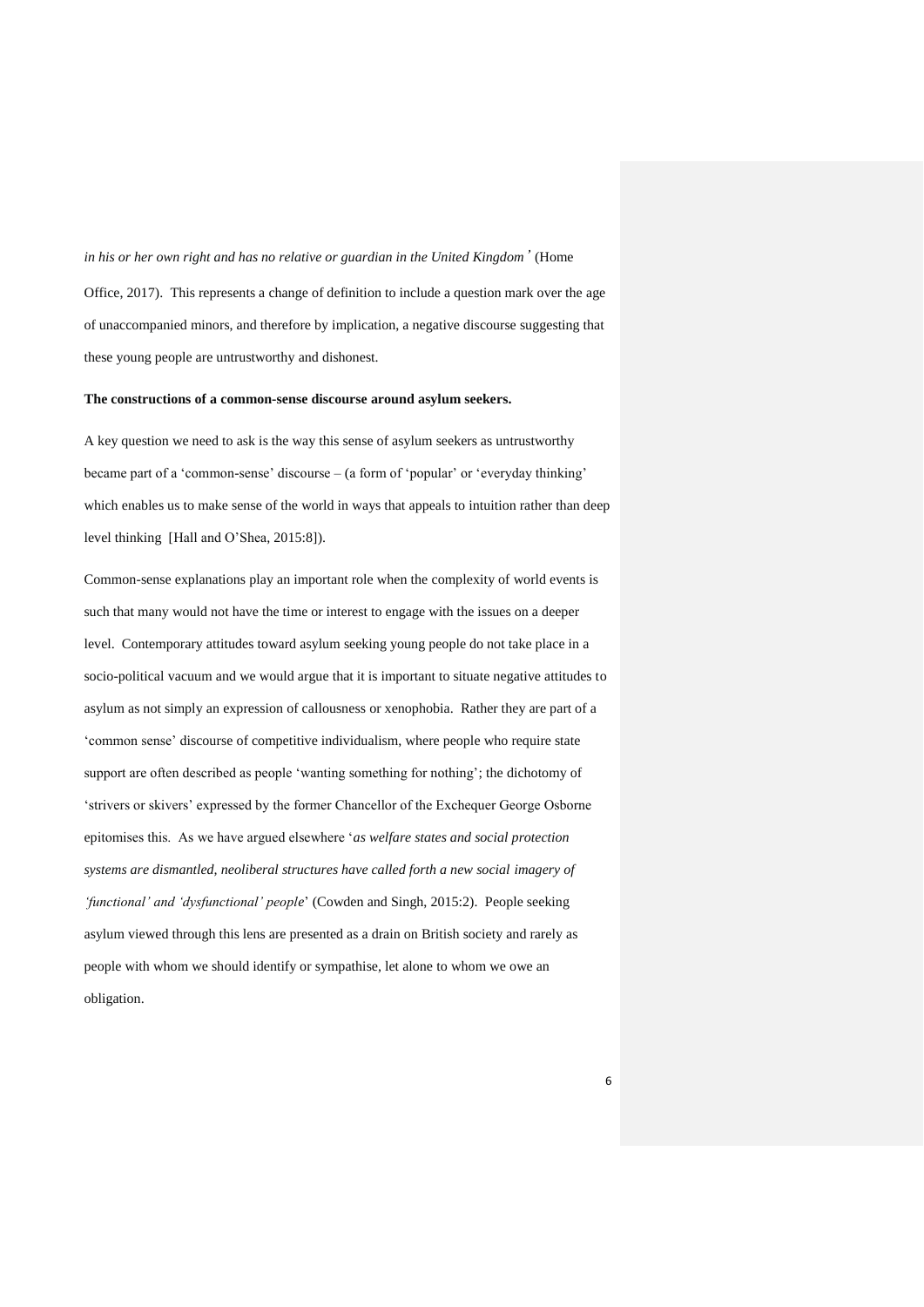In this sense it not coincidental that the change in definition of an unaccompanied young person discussed above took place following the media coverage on unaccompanied minors in October 2016, when the age of young person entering the UK were the lead headline news. Conservative MP David Davis had said that mandatory dental checks including x-rays would reassure the public that the young people being brought to the UK were children and had commented that one of the young people looked older than he did (Travis, 2016). However, the British Dental Association has disputed the accuracy of dental radiographs and "*vigorously opposed*" their use where there were no health benefits (Electronic Immigration Network, 2015). Judith Dennis, Policy Advisor at the Refugee Council, commented that she was highly concerned by the way the media was representing these young people and asserted that it was not possible to tell the age of young people by physical appearance alone (BBC, 2016). However, only a month later, a judge accepted that undertaking a forensic orthodontologist examination may add value to a holistic age assessment, and stated that a young person subject of an age dispute, could not fail to cooperate with this examination (*ZM and SK, R (on the application of) v The London Borough of Croydon (Dental Age Assessment)* [2016] UKUT 559 (IAC). Even though the judgment made an order that a young person should have a dental age assessment, there was still much caution to be applied to an examination of this nature (Yeo, 2016). This judgement, however, paved the way for local authorities to insist that some young people to undergo these examinations. The use of dental age assessments had become a 'common-sense' discourse, displacing expert opinion from Dentistry about the inappropriateness of this use and its lack of reliability, as well Human Rights arguments of the sort presented by Refugee Advocates. Similarly, the significant number of people seeking refuge in Europe throughout what has come to be known as the 'Mediterranean Migration Crisis' comes to be understood as army of people undeservedly seeking British welfare benefits.

7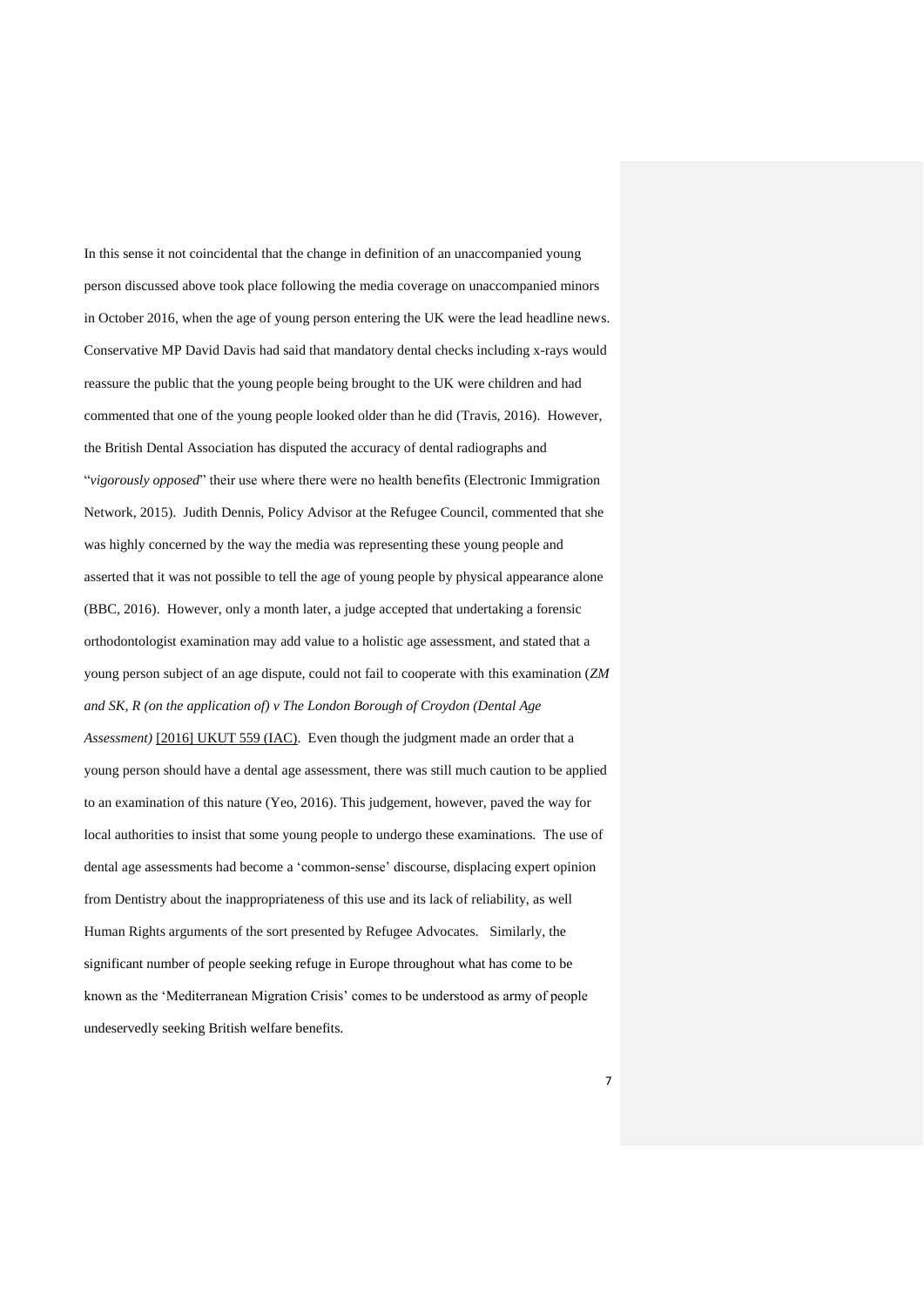This form of common-sense is directly contradicted by research into the reasons why people migrate, which identifies the drivers for this as 'multi-faceted and complex' with 'mixed motivations' being a feature (Crawley, 2016). Moreover, far from the tabloid representation, this research identified that refugees had little 'information about migration policies in particular countries and decisions about where to go are usually made ad hoc, along the route' (Crawley et.al, 2016:1). The report goes on to conclude people migrate across Europe because they cannot see a future for themselves either in their country of origin or in transit and 'motivation for movement changes over time in response to the circumstances in which they find themselves' (Crawley et al, 2016:8). Masocha and Simpson (2011: 5), in considering the role of social workers, state that practitioners needed to be aware 'of the evershifting parameters of exclusionary discourses' and understand how knowledge of these can help to combat 'complicity in oppressive and racist practices'. They argue that how asylum seekers are constructed plays a pivotal role in how social policy towards them are shaped and identified main repertoires in the construction of anti-asylum discourses in parliamentary debates and the media. These discourses can be very subtle where moral duties are offset against economic priorities (see Betts and Collier, 2017).

Masocha and Simpson (2011) argue that the rhetoric of Britain's long and proud history of providing sanctuary serves to disarm criticism for restrictive measures. Politicians who oppose policy are constituted as weak. The tougher asylum system is justified is legitimated on the grounds of protecting the genuine refugee as well as restoring public confidence in the political system. They also identify that asylum seekers are often constructed as 'bogus' again providing justification for a strict immigration, 'a threat'. Goodman et al. (2017) reiterated how UK media reporting had evolved such categorisations of people attempting to reach Europe through emotive terminology such as 'floods, delude, massive flows and swamps'; together these diminish the sense that refugees are after all fellow human beings!

**Commented [JP1]:** 'repositories' ? **Commented [DH2R1]:** It was repertoires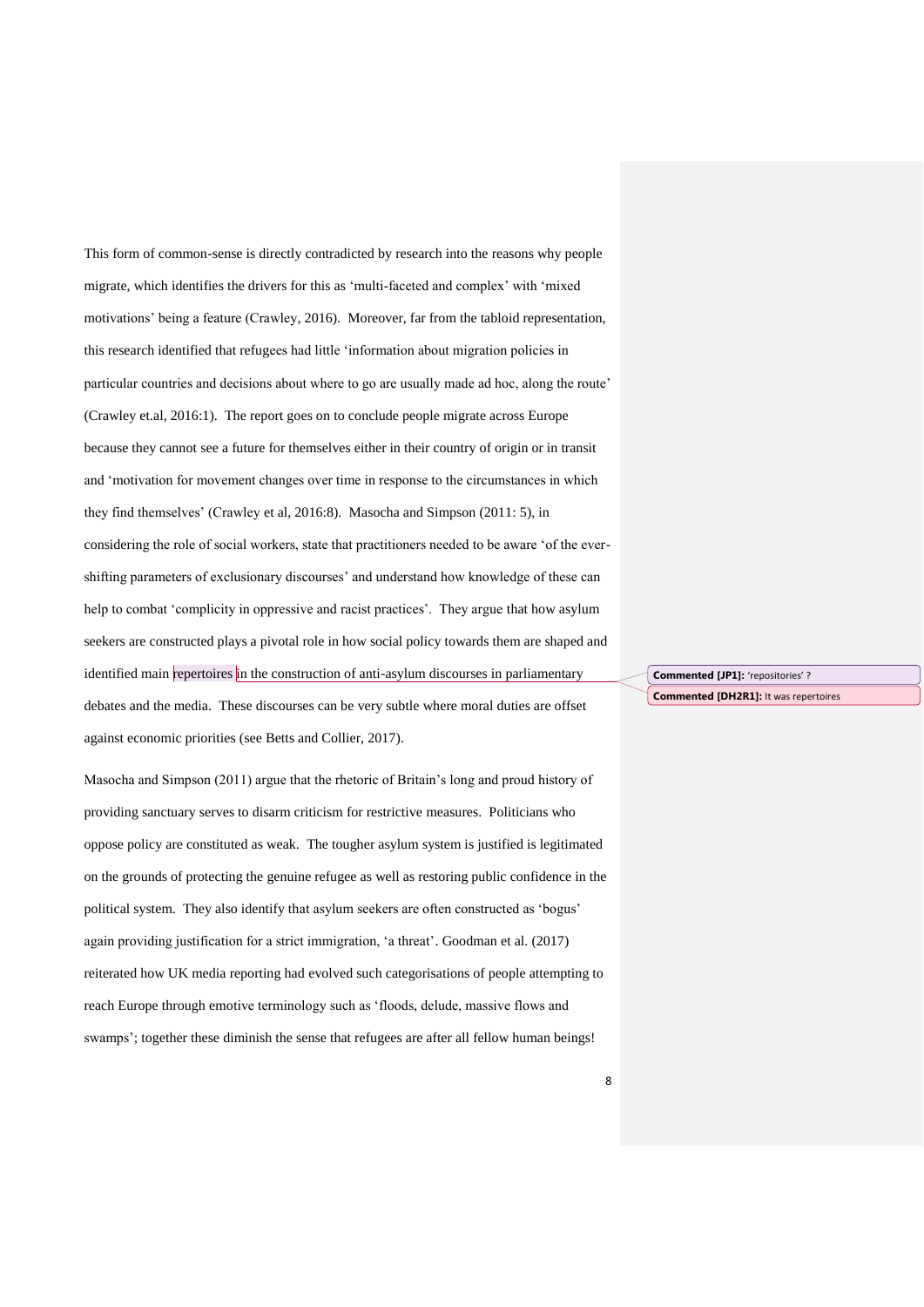# **The impact of the legislative and social policy framework on the growth and development of unaccompanied minors**

Working with unaccompanied minors who arrived in the UK seeking asylum presents particular practical as well as ethical challenges for professionals. This is because qualification for support and care is directly impacted on by their immigration status. Even if these young people's asylum claims are not upheld, the Home Office generally grants some form of leave to remain on grounds that they are unable to guarantee safe return to their countries of origin. However, far from resolving their problems, this limbo existence can have very negative material and psychological consequences (Chase, 2017). Furthermore, as these young people approach adulthood, their precarious immigration status can begin to significantly impact on their access to services more widely. Critically, once they become adult and have exhausted all the Appeal Rights, they may not be entitled to any local authority support at all. Current government policy, based on the Immigration Act 2016, is likely to exacerbate the situation over the next few years with some highly vulnerable young people being left without appropriate support at a range of levels.

Whilst each unaccompanied minor will have their own particular set of circumstances, there is a growing body of evidence that highlights some common features of their experience. Research by Wade et al. (2012), in three local authorities in the UK, identified that seeking asylum alone is a mixed blessing. The young person is chosen to travel, leaving behind family members who may continue to be exposed to danger. Hope may be placed on the young person's shoulders that they will be able to establish a new life for themselves, which might include a return on the family's investment. Young people are initially often at a loss and formal encounters can be scary. Whilst claiming asylum is essential, maintaining silence or telling only an official version of the past may or may not help to achieve it. The impact for unaccompanied minors can mean their emotions are in turmoil (Wade et al., 2012).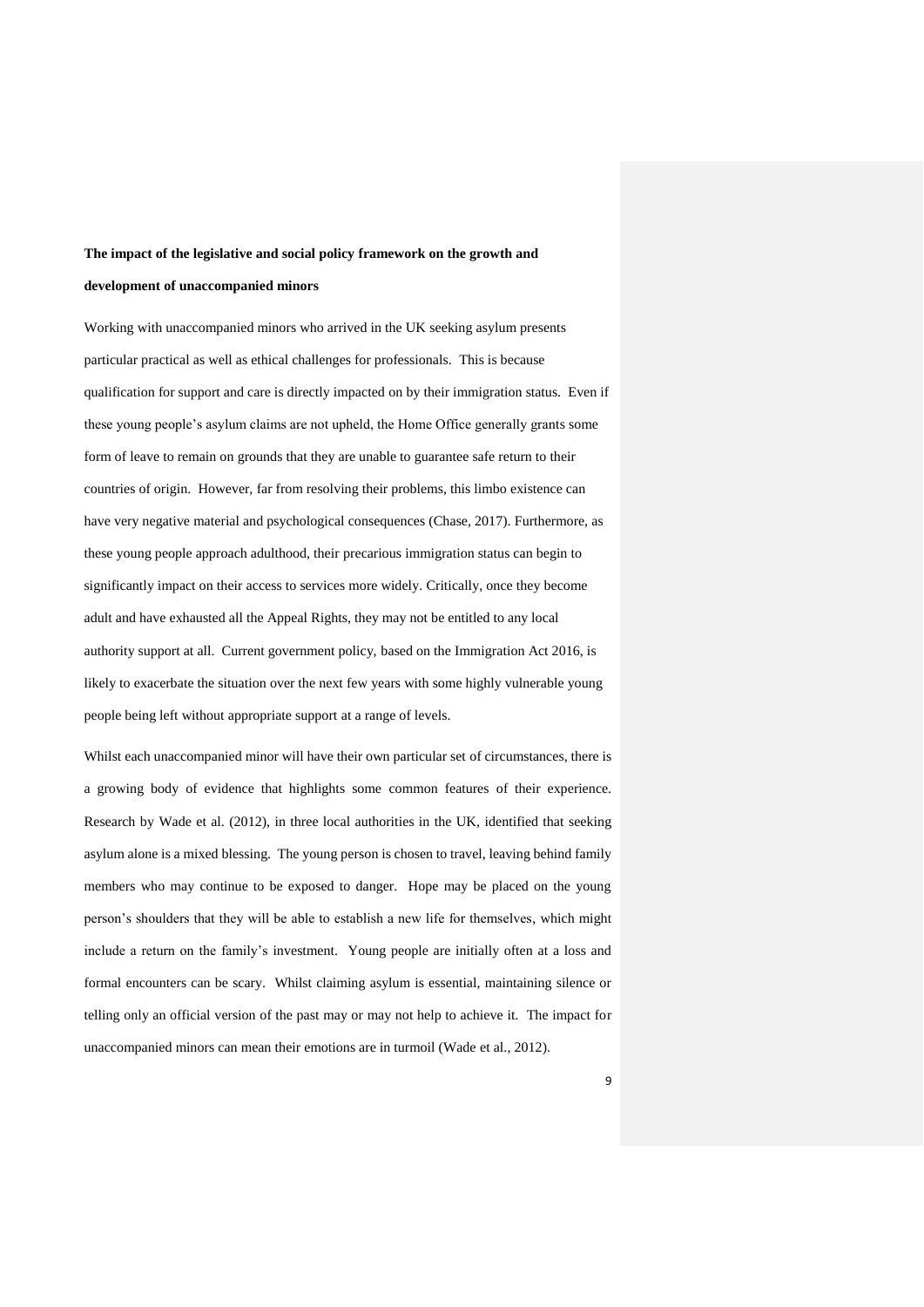Crawley (2017) argues for a holistic and joined up policy model for addressing the issue of refugee and asylum seekers. A myopic approach would result in an oversimplification of a highly complex issue. As she notes, 'what is needed is the political will to address the drivers of refugee flows across policy areas: conflict, development, foreign policy and trade'(Crawley, 2017: 27). Unaccompanied minors, by definition, are one of these groups being excluded from participation in anything but minimal legal economic activity, and are therefore a group who depend almost entirely on state provision for support, which may have a bearing on how policy is shaped. Thus, despite the dominant discourses and regressive policy context, professionals need to maintain a focus on the child or young person as first and foremost a human being and the moral imperatives that are enshrined in social values. That combined with a critical understanding of the rhetoric, how asylum seekers are framed and how social policy is constructed, may help social workers and other professionals to ensure unaccompanied minors are able to access services to which they are entitled. It may help them to challenge when resources or access to services appears to be contrary to the promotion of the wellbeing the child (Children Act 1989), and not in their Best Interests (s55, Borders, Citizenship and Immigration Act 2009).

# Case Example

Nabi, arrived in the UK from Afghanistan aged 15. He was determined to make the most of the opportunities he had, and when he first went to live in foster care, he had aspirations to be a doctor. Nabi settled well in foster care, his carers describing him as respectful and hard-working, a pleasure to be part of their family. In relation to his asylum claim, he was granted UASC leave until he was 17 ½ years. At the time Nabi did not worry about it too much because he was safe, able to go to school and meet his friends. He achieved 7 GCSEs within two years, enough to be able to access the A level courses he needed. Shortly after starting his A levels, Nabi needed to submit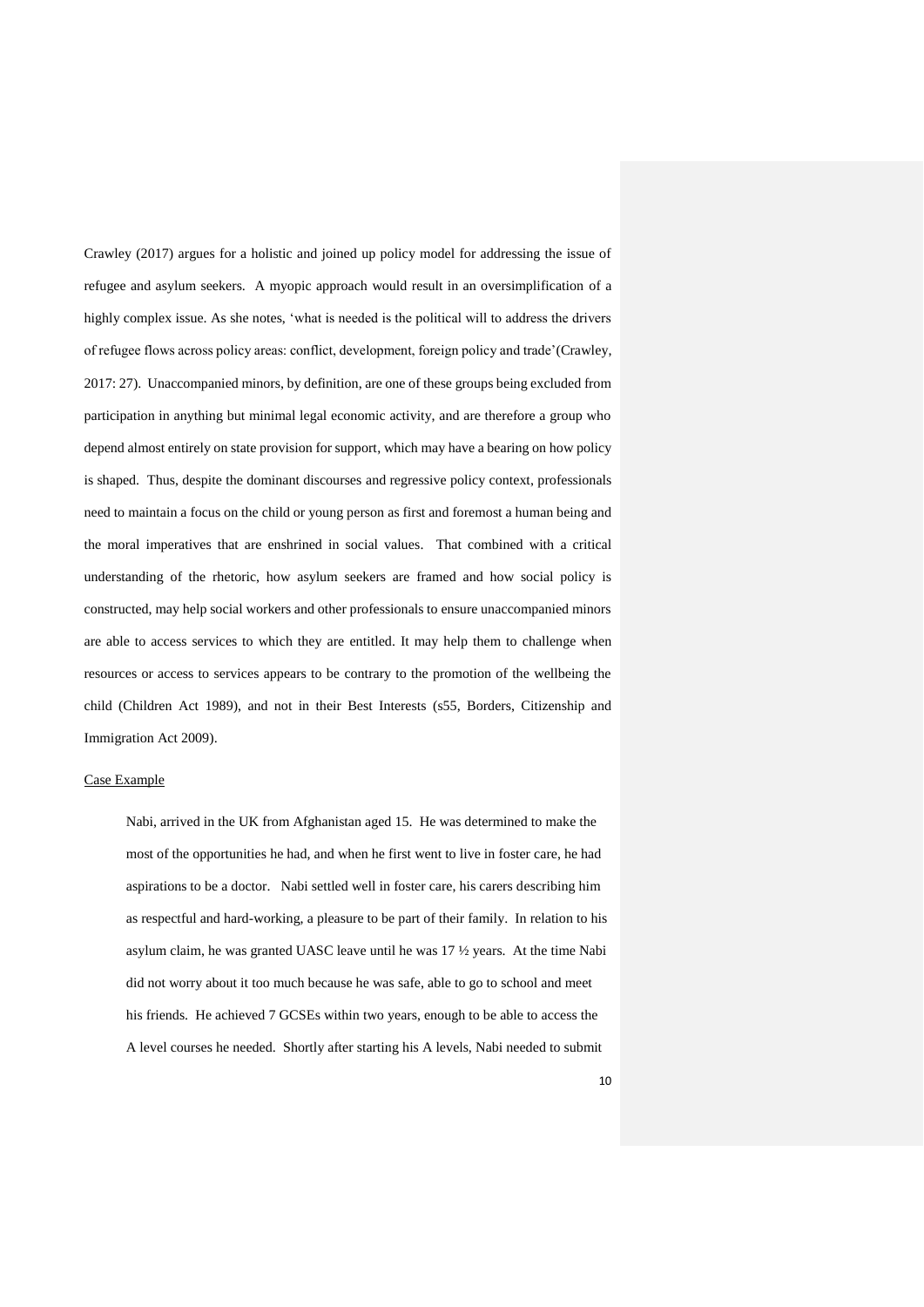an application for further leave to the Home Office. He was beginning to struggle to concentrate. However, being able to do his A levels and work towards his goal, gave him a sense of purpose. Nabi received an outright refusal on his application and submitted an appeal. During this time, he was experiencing high levels of anxiety and questioned what his life was about. He was prescribed anti-depressants. Despite, the adversity, Nabi still achieved 3 A levels, and would have been able to access a university course, however his Immigration Status meant that he could not access university funding. At the same time, the 'staying put' arrangement with his foster carers came to an end and he had to live in shared accommodation with other young people in a similar situation to himself.

Nabi felt stuck. He had plans and felt he was halfway on the path to achieving them; however, the path had fallen away beneath his feet. He couldn't work, he couldn't go forward with the education he wanted, he had no control over where he lived. He was at a loss to find meaning and purpose to his life. He knew for certain that he could not be returned to Afghanistan as there was no life there for him.

#### **Assessing the individual needs of unaccompanied minors**

So far, we have focused on the broader policy context, but ultimately the job of a social worker working with unaccompanied minors is to is to conduct a fair and comprehensive assessment of need and then to develop strategies for addressing identified needs. A unique and critical feature in assessing the needs of unaccompanied minors is to understand their experiences prior to coming to the UK, including the impact of trauma, and being mindful of safeguarding risks such as the vulnerability to modern day slavery including trafficking.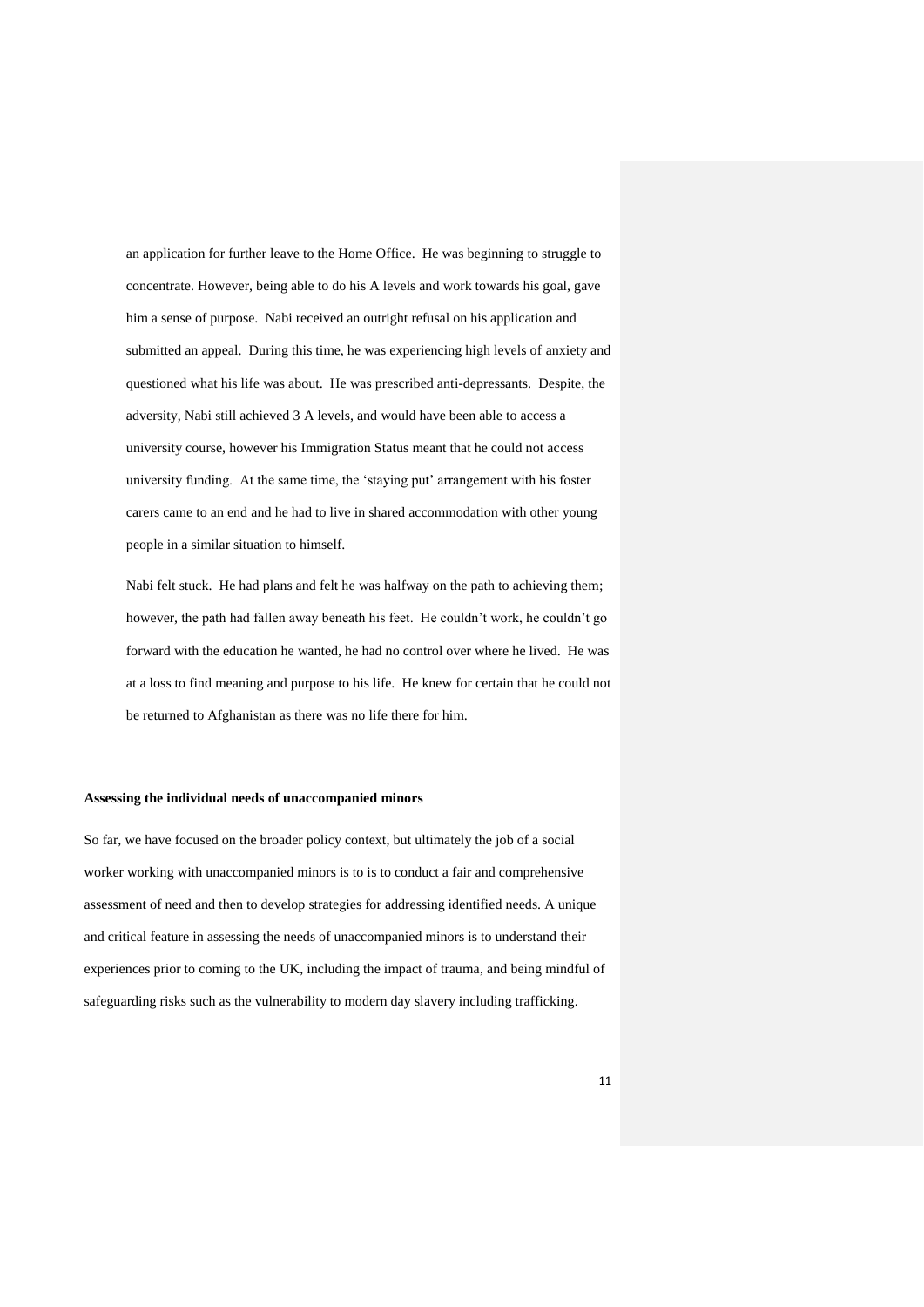Unaccompanied minors do not constitute a homogenous group. Indeed, they are made up of individuals with their unique identity, histories and perspectives. Whilst it is true that currently 93% of unaccompanied minors entering the UK are male, in 2016, 65% of those arriving were 16-17 years old, 24% 14-15 years old, 8% under 14 and 3% age unknown (Refugee Council, 2017), and many different nationalities, ethnicities, languages, religious beliefs are represented as well as other factors such as individual mental health needs, possible physical or learning disability and sexual orientation.

Assessing an individual child or young person's needs, means creating an environment, whereby a young person feels safe enough to begin to share details of their life. Social workers and other professionals who are conducting assessments, are generally assessing a young person from a different culture and possibly religion, whose first language is not shared, and whose view and experience of the world could be entirely different. It is therefore vitally important that professionals recognise this and take measures to enable the most effective communication possible. These measures might include ensuring access to appropriate interpreters, and understanding why unaccompanied minors may choose to share the information, in the way that they do. At times children and young people may appear to present an official version of events, possibly a version an influential person in their live has told them to say. This may be a family member, or friend, an agent who has facilitated their entry into the UK, or a trafficker, whom, should they not follow their advice, they may fear. Sometimes remaining silent may maintain their own sense of agency (Chase, 2010a). Unaccompanied minors, by virtue of having arrived in the UK, may have had to survive difficult and traumatic journeys, and thereby will have had to cope and develop survival skills. However, vulnerabilities often associated with the reasons for leaving their countries of origin and exacerbated by their experiences on route, can also emerge (Bhabha et al., 2006; Chase, 2008; Crawley, 2010; Kohli, 2006a). Kohli (2007) suggests the accounts by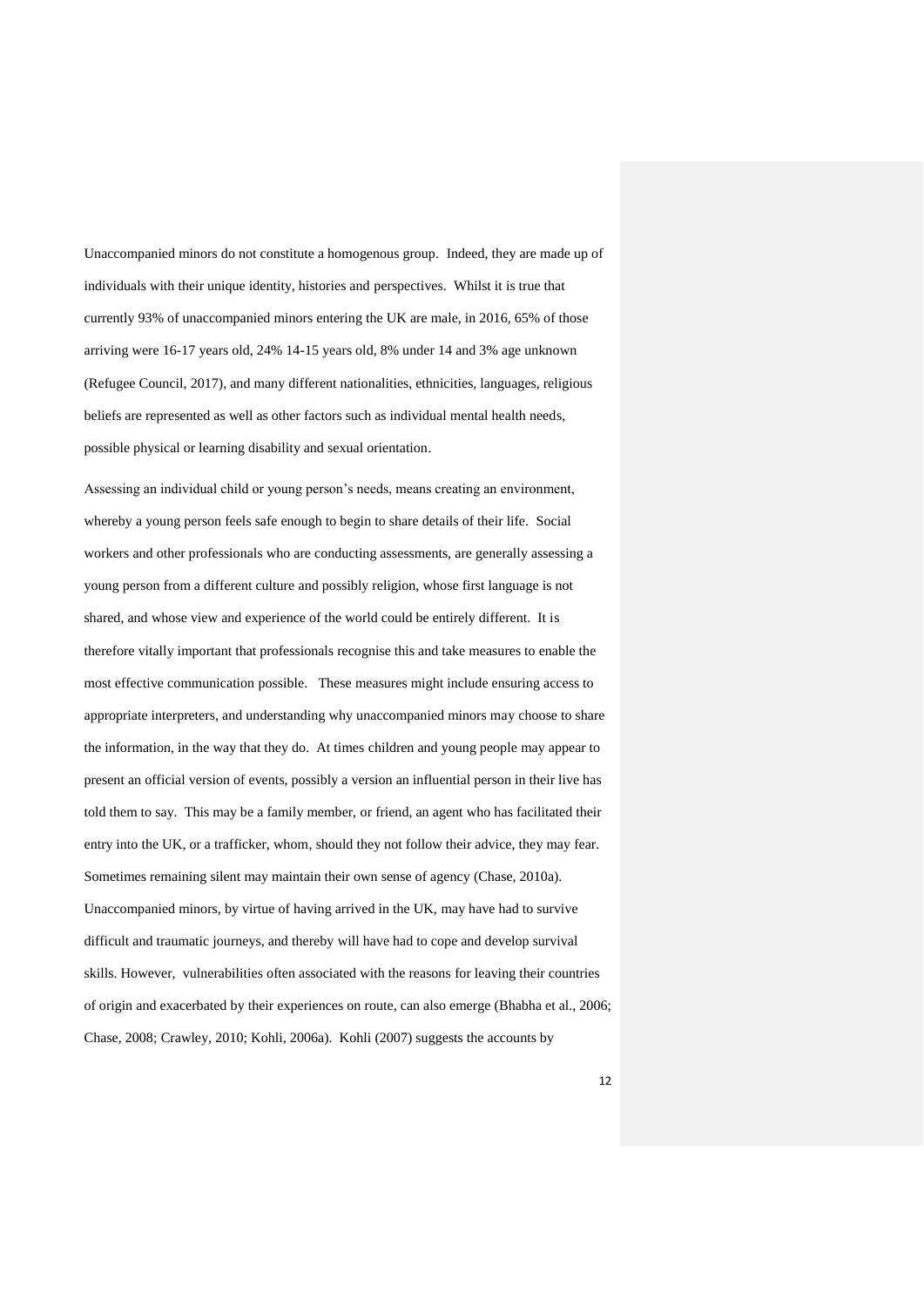unaccompanied minors of their lives can often be narrowed down to answering a series of basic questions about who they are, referred to as a 'thin' story. The challenge is to enable the 'thick' story of the young person's life to be told; including their beliefs, values, attitudes creating a much richer narrative. Young people's accounts of their own experiences, not necessarily at the time of early assessments, but through participation in research can shed light on their experiences and provide a deeper understanding into their individual situations (See for example Gulwary Passarlay's 2015 book, *'The Lightless Sky'*, which is co-authored by a young person who came to the UK, as an unaccompanied minor).

Adequately safeguarding unaccompanied minors can prove difficult, particularly if professionals who first encounter these young people do not recognise risks. In addition to ensuring that young people are physically well and their basic needs for nutrition and rest are met, at the forefront of practitioners' minds should be to look for any signs that the young person may be a victim of modern day slavery, which includes human trafficking, slavery, servitude and forced or compulsory labour for the purpose of exploitation. Trafficking is defined within Article 4 of the European Convention Against Trafficking in Human Beings. *"Any child who is recruited, transported, transferred, harboured or received for the purposes of exploitation is considered to be a trafficking victim, whether or not they have been forced or deceived"* (Department for Education, 2017:3). The internationally defined definition of trafficking is sometimes referred to as the Palermo Protocol (2000) which was ratified by the UK in 2006 (Simon et al., 2016).

Research in 2006, asserted that trafficked children may be difficult to identify because they might not want to talk to them about what has happened, for a number of reasons including that traffickers may hurt them or their families, and anxiety about how they will be treated if their families know they have been sexually exploited for instance (ILPA 2006 cited in Hek et al., 2012). It is to be expected that young people may not talk about their experience,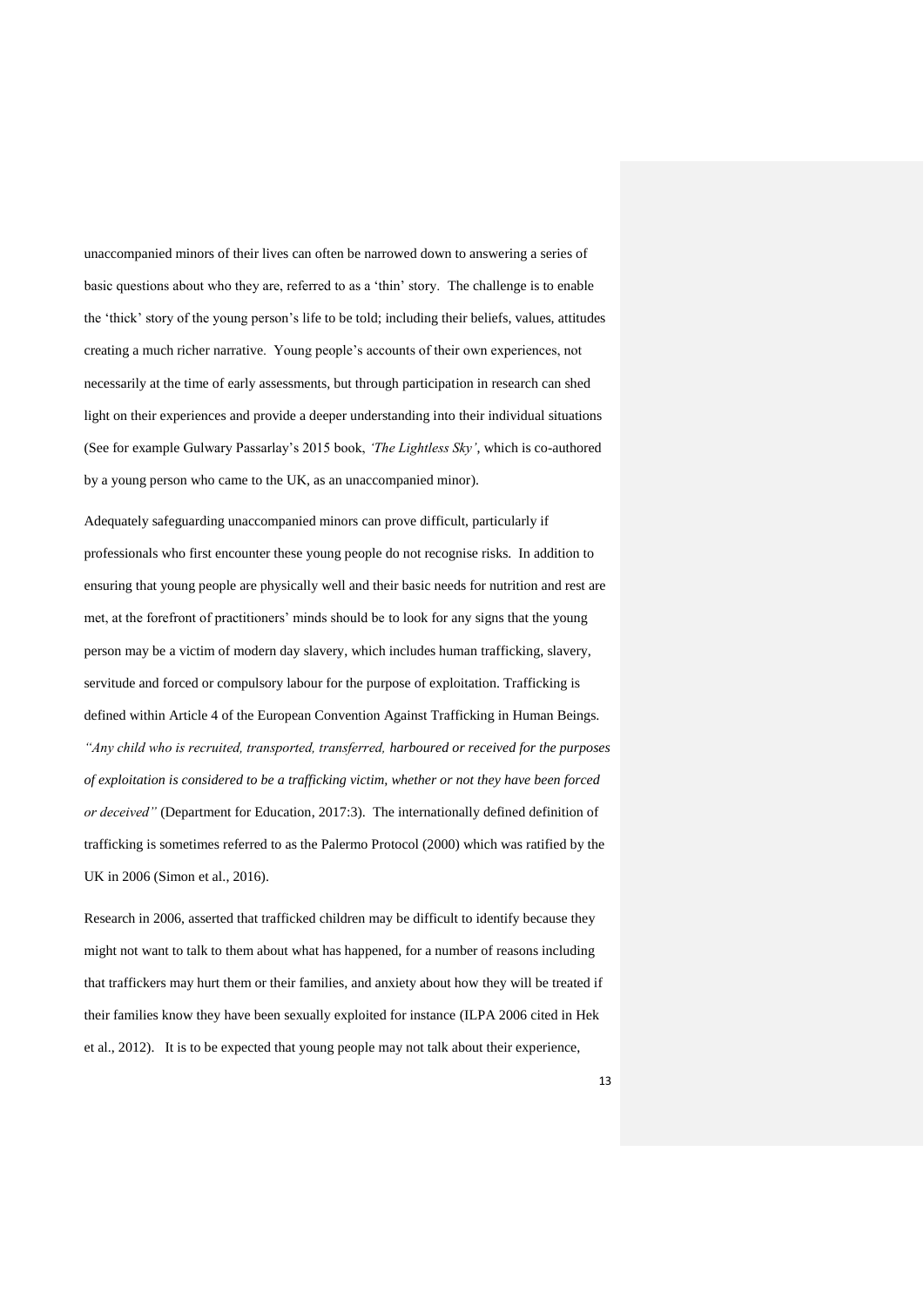firstly until they understand them: most young people will not know what 'trafficking' is, even if it is something that has happened to them (Finch, 2016). Secondly, young people may not be able to speak of these experiences until they have the language and means to express them. In this context it is feasible that, at times, interpreters may belong to the same communities as the traffickers or young people might be frightened that this could be a possibility, and therefore care must be taken to safeguard against this, maybe by using telephone interpreting in the first instance or highly reputable interpreters; and thirdly, until they feel safe enough to do so and therefore they will need to be convinced that they can be protected from further harm. It is therefore important that practitioners look out for the signs, aside from and in addition to the young person's own account. The London Safeguarding Trafficking Toolkit provides a framework for the identification of trafficked children and a risk assessment matrix for children who may have been trafficked (London Safeguarding Children's Board, 2011).

For professionals, alarm bells need to be rung when young people present from specific countries including Vietnam, China and Albania, which are already known for the high numbers of child victims of trafficking. Young people who present at immigration on false passports or with adults who appear not to be relatives, may or may not have been trafficked, but until further assessment has taken place this will not become clear, and such checks can also take some time. Immediate protective action should be taken. The new draft statutory guidance identifies some of these measures which include:

- temporarily removing mobile phones to prevent traffickers making contact with the child and putting in place other methods for the child to stay in touch with friends or family if required;
- checking clothes for phone numbers which may have been sewn into them;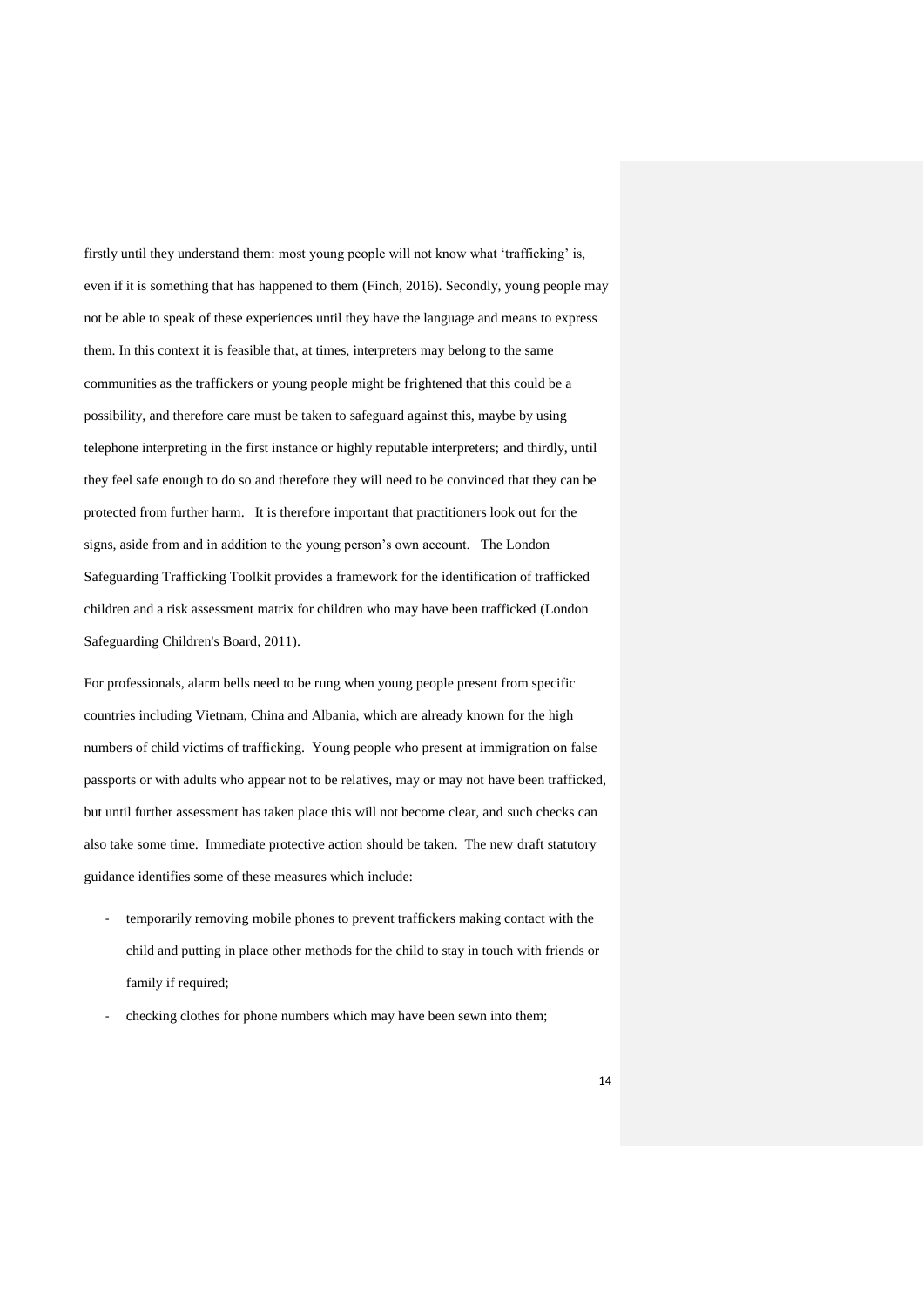- encouraging the child to memorise a phone number so that, if they do go missing from care, they can contact the local authority or carer;
- allowing access to the internet only in group settings and monitoring the use of social media;
- providing 24 hour supervision whenever the child leaves their care setting for the first 4-12 weeks in care; and
- providing appropriate training to previously trafficked children so that they can talk to trafficked children newly taken into care about the risks they face" (Department for Education, 2017).

The final version of this guidance published in November 2017 did not go into the specifics however provided information on issues to consider when supporting child victims of modern day slavery.

Whilst arguably these measures seem restrictive towards children who may have been exploited, failure to keep children and young people safe are profound and it is highly likely that the young people will go missing within the first few days of encountering a statutory agency. It is therefore essential that local authorities have a record of who the young person says they are including name, reported date of birth, and biometric data including fingerprints and photographs. It is also vital that a referral is made to the National Referral Mechanism the system by which the Modern Slavery and Human Trafficking Unit collect data and monitor victims of modern slavery in the UK accessed through the National Crime Agency website.

The 'Every Child Protected Against Trafficking' (ECPAT) UK's report '*Heading Back to Harm*' is the result of a year-long study which identified this theme in terms of children either not believed or indications of being trafficked are missed. It suggested that there was poor

**Commented [JP3]:** Is there a page or section number please?

**Commented [DH4R3]:** This has now been replaced by actual guidance (no longer a draft) which omits these things so I don't know page number.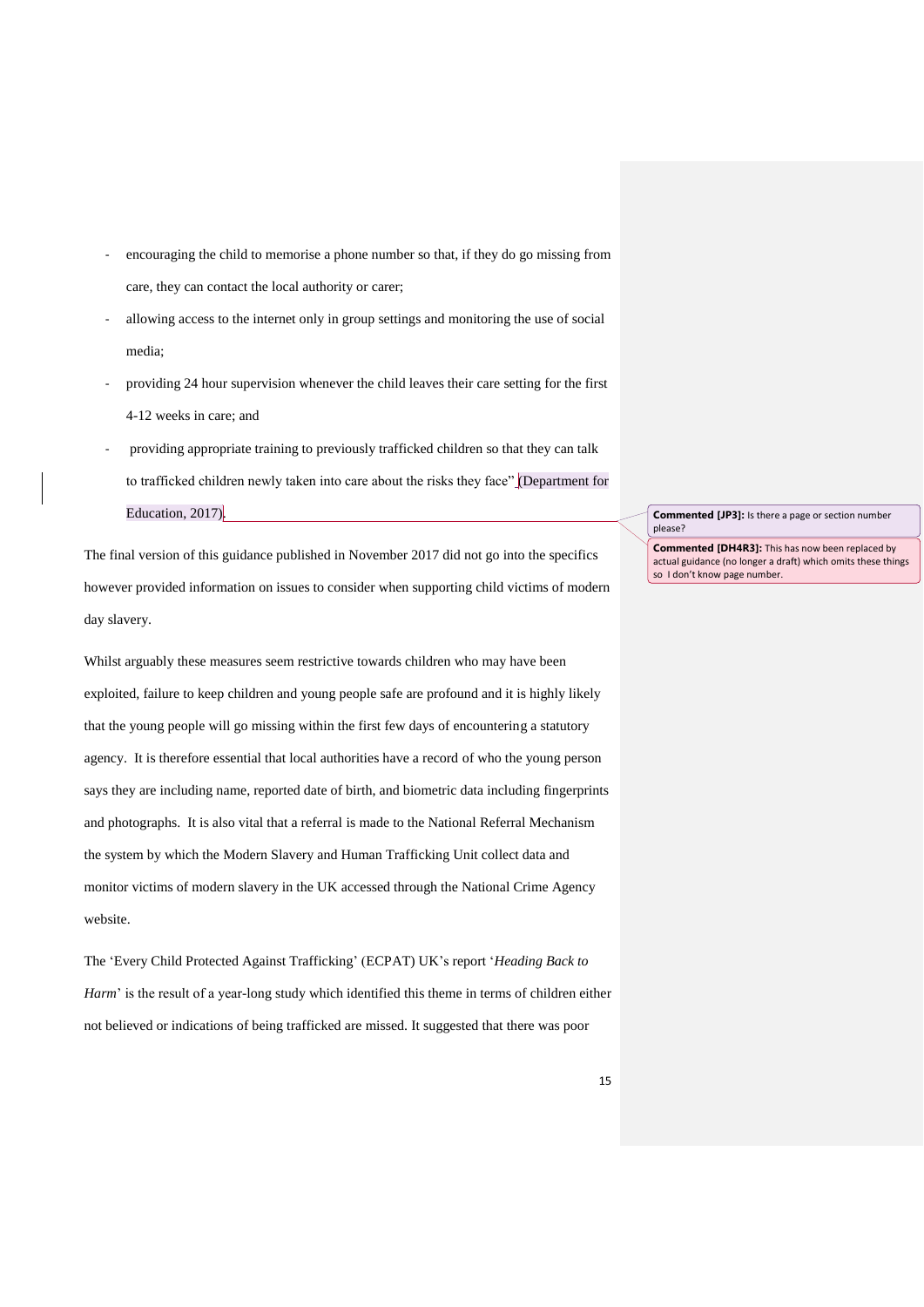data collection and reporting at the local level of trafficked children. There was variance between local authorities in terms of identifying trafficked children including some local authorities not identifying any victims of trafficking. This report made a series of recommendations. Firstly, creating a culture of trust with professionals and carers so that they can identify and protect trafficked children, building trust with the young people so they know what to expect, having peer support and having regard to their cultural needs, as well as rolling out a system of independent trafficking advocates or guardians. The second recommendation related to the response to risk in ensuring safe and appropriate accommodation and placements, and timely and responsive risk assessments together with identifying individuals as trafficked as holding a 'high risk status'; and their final recommendation was taking a coordinated approach to improve data recording and reporting, along with national, regional and local coordination ensuring that statutory and voluntary agencies work together (Simon et al., 2016).

#### Case Example

Tuan, thought to be aged 14 from Vietnam, was referred to the local authority by the police. He had been picked up when the police raided a house having received a tip off from a member of the public that there seemed to be many visitors to a property over recent weeks. Given Tuan's nationality, and intelligence information from the police, it appeared that Tuan might have been trafficked for the purpose of sexual exploitation.

Tuan needed to be protected immediately. The social worker spoke to him about the situation he had been in but Tuan remained silent. The police had removed Tuan's phone and money and the social worker explained that they would look after these for a short period of time. Tuan was placed in a specialist placement for children who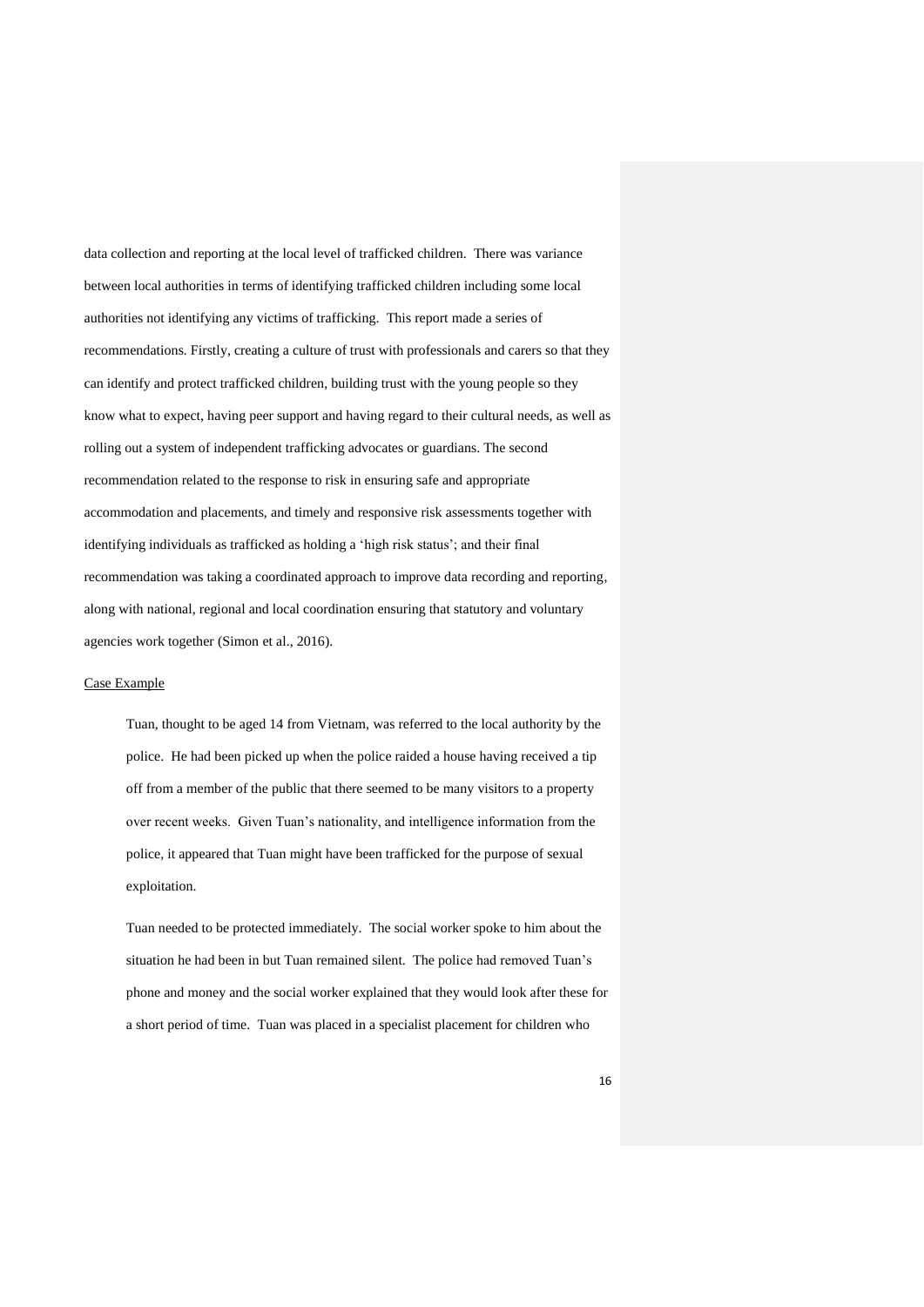might have been trafficked. This meant that for the first few weeks, Tuan had very little freedom and was not allowed out on his own. As Tuan began to feel safe, he gradually, with the aid of a telephone interpreter and some English, began to talk about his experiences. It became evident during those early weeks, that Tuan was fearful of the reprisals towards his family. Tuan's development had been severely affected by these experiences and he would need ongoing sensitive support to work through this, including specialist support services.

#### **Age Assessment**

As discussed earlier in the chapter when considering the social policy context of working with unaccompanied minors, a second challenge for professionals is the 'Age Assessment'. There is now a wealth of research, guidance and case law in relation to this issue (Association of Directors of Children's Services, 2015; Cemlyn and Nye, 2012; Crawley and Rowlands, 2007; Sauer et al., 2016). Initial case law detailing how local authorities carried out age assessment was contained in the Merton Judgment 2003, and stated that the age assessment needed to be carried out by two experienced and trained social workers, the need to ensure fairness, the need to give reasons for the decision, the benefit of the doubt should be given and the child had the right to be accompanied by an appropriate adult (*R (B) v Merton London Borough Council* [2003] EWHC 1689). Amongst the findings of early research on this issue were that there was a lack of understanding by local authorities concerning their role in age disputes. Indeed, social workers should not be undertaking age assessments at screening units and ports because holistic assessments cannot take place in these settings (Crawley and Rowlands, 2007). Additionally, some social work managers may place pressure on workers to assess children as older than they are due to resource implications, and regional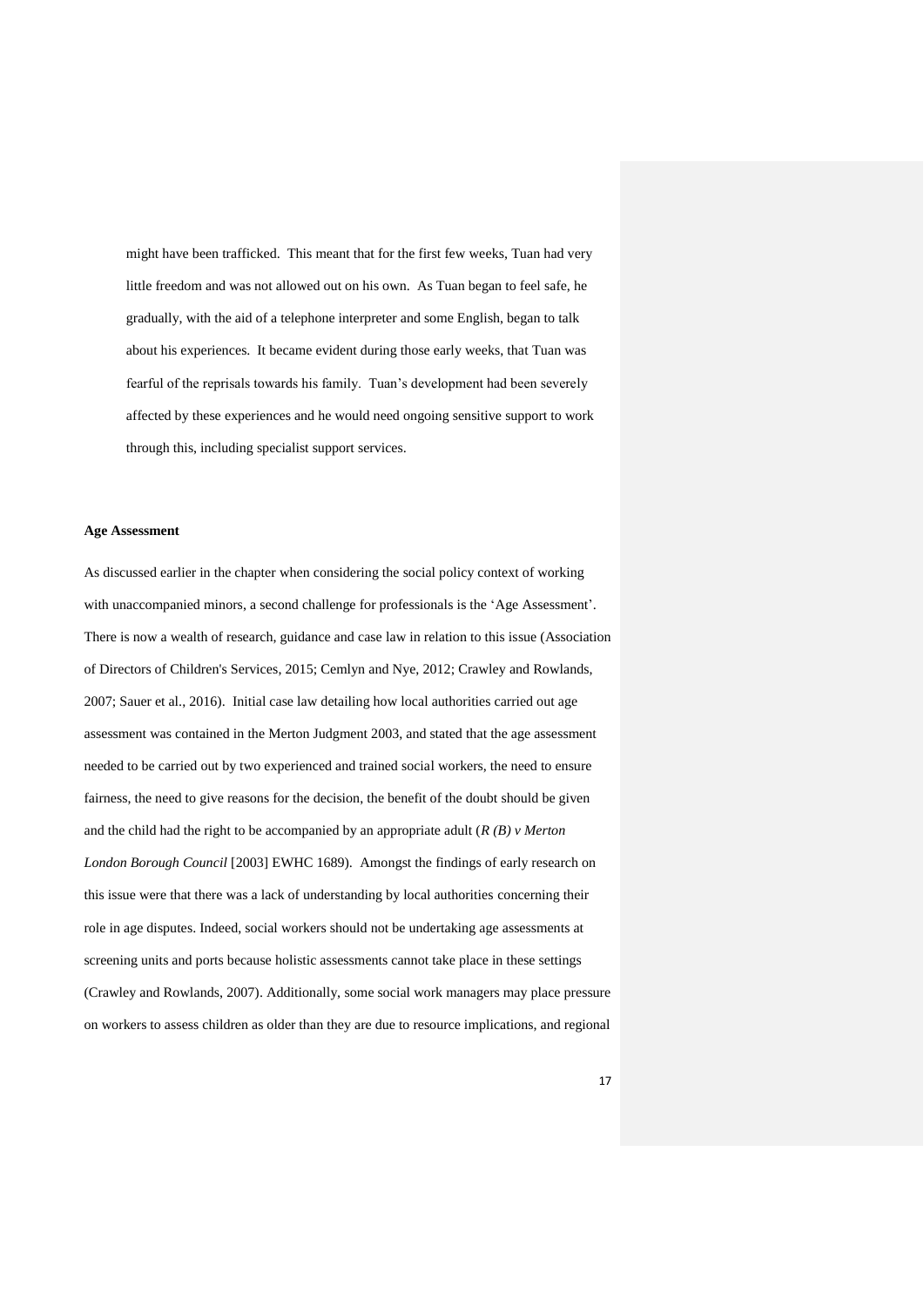age assessment centres were recommended funding through offsetting the cost of legal challenge (Crawley and Rowlands, 2007).

Although practice has developed, the issue of age assessment has remained and it is likely to be the case that most unaccompanied minors arrive undocumented from many countries were a systematic register of birth does not exist. Dorling (2013: 6) warns that a 'culture of disbelief' had developed over the past decade whereby "*the default position taken by immigration officials and social care professionals is that the young person either does not know their age or is lying"*. Good practice guidance has now been developed for social workers and their managers in undertaking age assessment, with the intent to support practitioners to understand the issues which unaccompanied minors face, amongst which include trafficking, additional needs and vulnerabilities such as impact of trauma on memory, and how to ensure that assessments are case law compliant (Association of Directors of Children's Services, 2015). Given this contentious area of practice, the limitation of this guidance is that it is 'good practice guidance' and does not have a statutory footing, it also will need regularly updating as case law, for example, how dental age assessment is introduced.

# **National Transfer Scheme**

One of the ways in which an unaccompanied minor may be referred to local authorities, is through the National Transfer Scheme. Several unaccompanied minors have been transferred to the UK under the provisions of Dublin III, European Union Regulation 604/2013. The regulation applies to asylum claims made after 1<sup>st</sup> January 2014, and provides opportunities for family members to be transferred to other member states and have their asylum claims dealt with by the same authority. This is sometimes referred to as 'family reunification'. This provision applies to children as well as adults and some of the unaccompanied children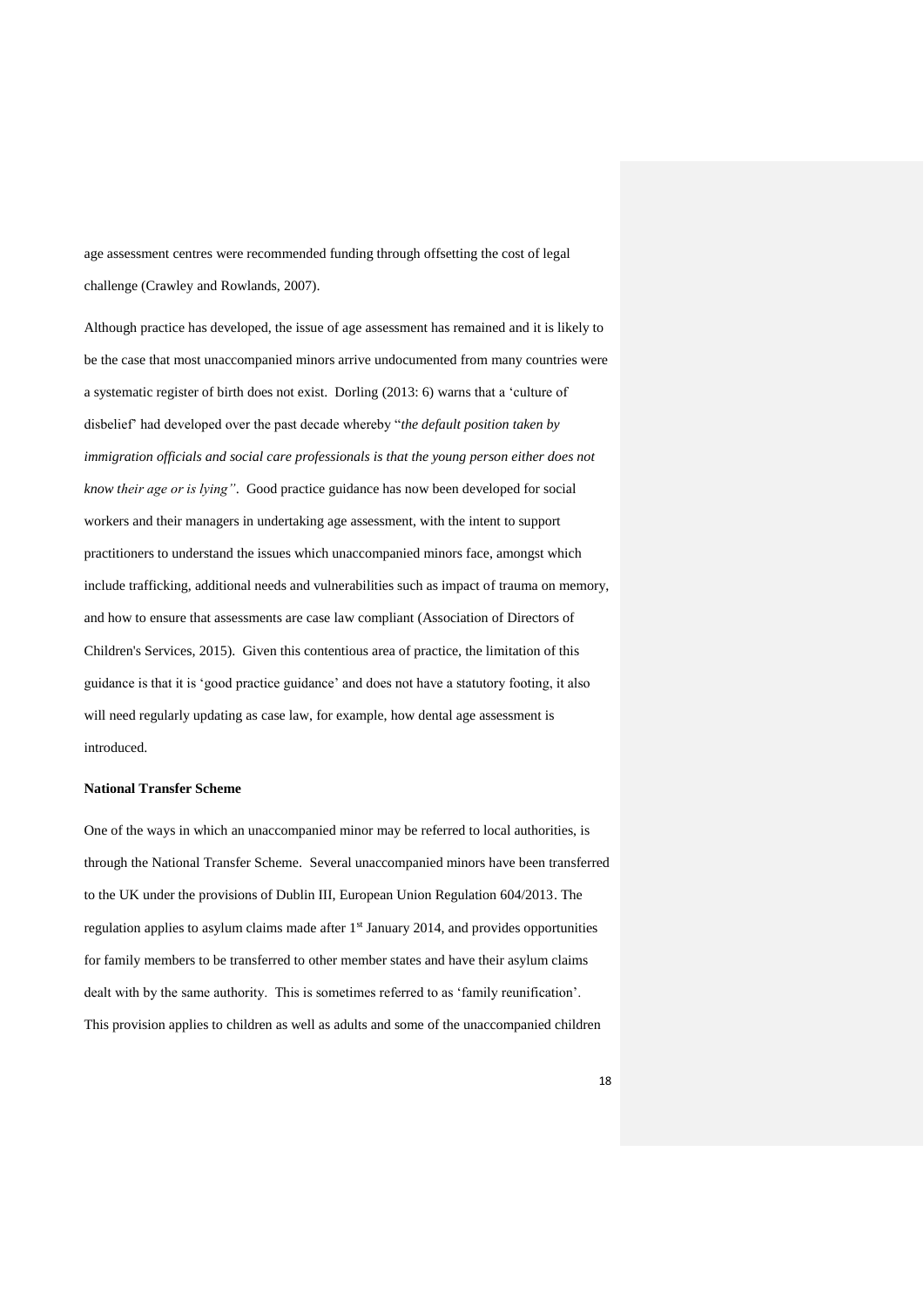transferred from Calais to the UK at the end 2016 and during the early part of 2017 have done so under Dublin III. The Refugee Council recommended that the UK government needed to establish a mechanism for assessing the best interests of a child whose family members lived in a different signatory state (Refugee Council, 2015). There remains controversy over the number of children in this category with a claim to be reunited with family in the UK and delays in processing applications. (Bulman, 2017).

The key point is that children transferred under this scheme are technically no longer unaccompanied when they arrive in the UK, by virtue of being placed with family members. There is evidence however that a number of these care arrangements are failing and the children are then becoming the responsibility of local authorities as looked after children (East Midlands Strategic Migration Partnership, 2017).

Prior to  $1<sup>st</sup>$  July 2016, an unaccompanied minor who came into contact with a statutory agency, such as the Home Office, Police or Children's Social Work Services became a 'child in need' in the area which they were found, and then became the responsibility of that area for the duration that they were a child in care and a care leaver. In 2015, however, Kent County Council received over 1000 new arrivals into the care of the local authority, which placed disproportionate pressure of their resources in assessing and supporting the needs of unaccompanied minors. Whilst these were unprecedented numbers it sparked the call for other local authorities to provide assistance, and led to the inclusion under Part 5 Immigration Act 2016, for the transfer of unaccompanied minors between local authorities (BBC, 2015).

The National Transfer Scheme and 'interim guidance' was issued detailing how these transfers should take place, and the considerations to be made by each local authority. The government identified a formula that unaccompanied minors should amount for no more than 0.07% of the total child population within a local authority. Once a local authority has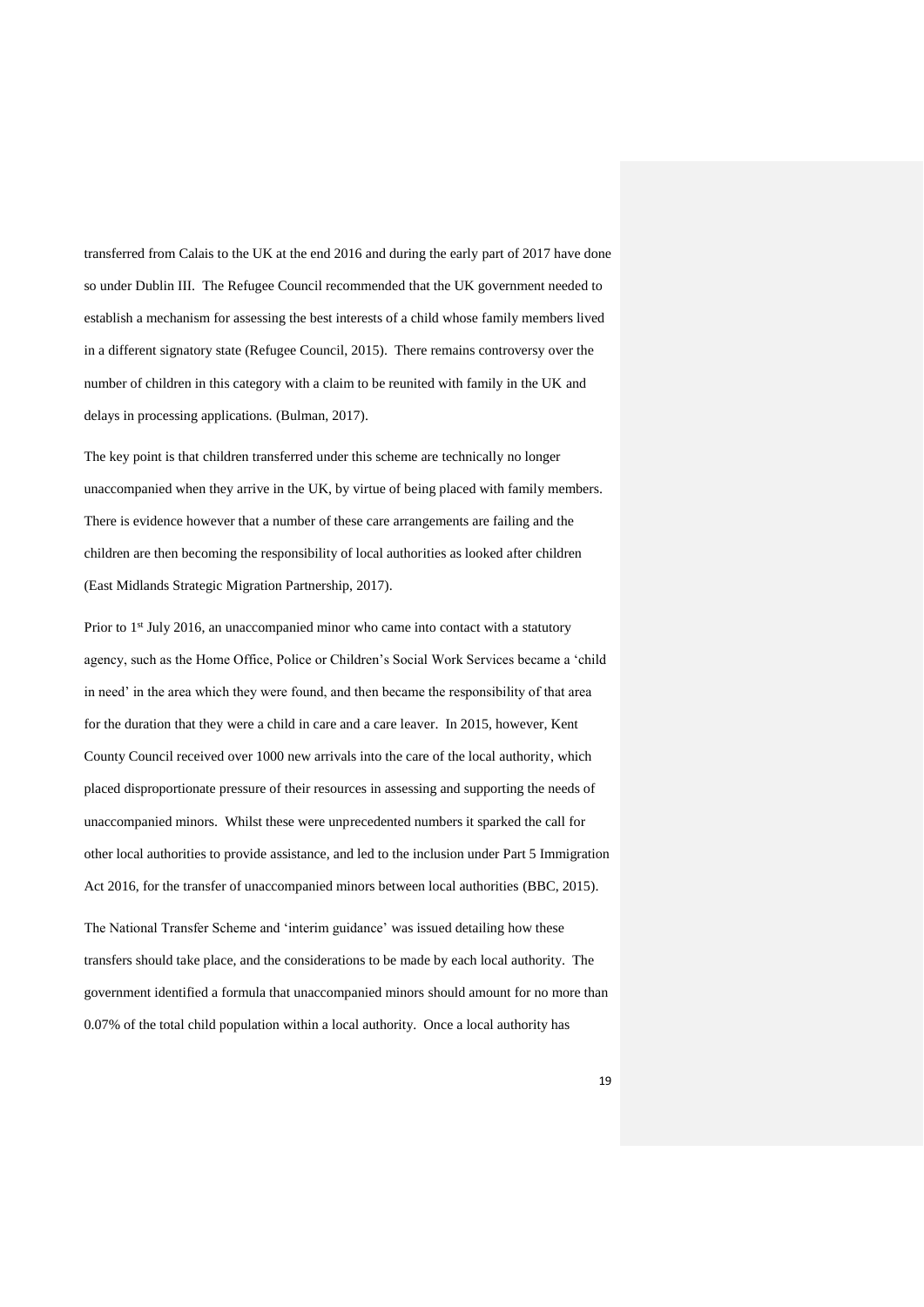reached their ceiling, then they can ask for the child to be transferred to another area. Initially, this would be expected to be within the same region in the UK, unless that region had reached the 0.07% ceiling, then the transfer would be to yet another region in the UK. Arrangements for the transfer of children, including those children brought to the UK under S67 Immigration Act (Dubs Amendment), as concerned with the relocation of specifically vulnerable unaccompanied minors in Europe to the UK, have been managed through regional strategic migration partnerships. The guidance suggested that the 'entry local authority' undertake an assessment, provide temporary accommodation and care to an unaccompanied minor and make a decision to request a transfer ideally within 48 hours. All decisions regarding the transfer of children should consider their 'Best Interests' (Association of Directors of Children's Services, 2016).

Data and research into how the National Transfer Scheme is progressing is limited to date. However, anecdotal evidence from working within a local authority, suggests that several issues are beginning to emerge. The National Transfer Scheme is not mandatory, and is reliant on local authorities to sign up to it, which means that some local authorities have currently 'opted out'. A recent report suggest that very limited attention is being given to what constitutes 'Best Interest', especially in respect of children when the decision to transfer a child is made (Refugee Children's Consortium, 2017). Some local authorities are refusing to accept a young person for transfer if there is an indication that an age assessment is needed, even though the protocol suggests that this should not delay a transfer. Transfers may not be done in a timely way, which impact on what is known about the support unaccompanied minors need when they are new arrivals in the UK, both in relation to processing their claims for asylum and in terms of their resettlement.

The Care Planning, Placement and Case Review (England) Regulations 2010 set out local authorities' duties with regard to providing for looked after children and these apply equally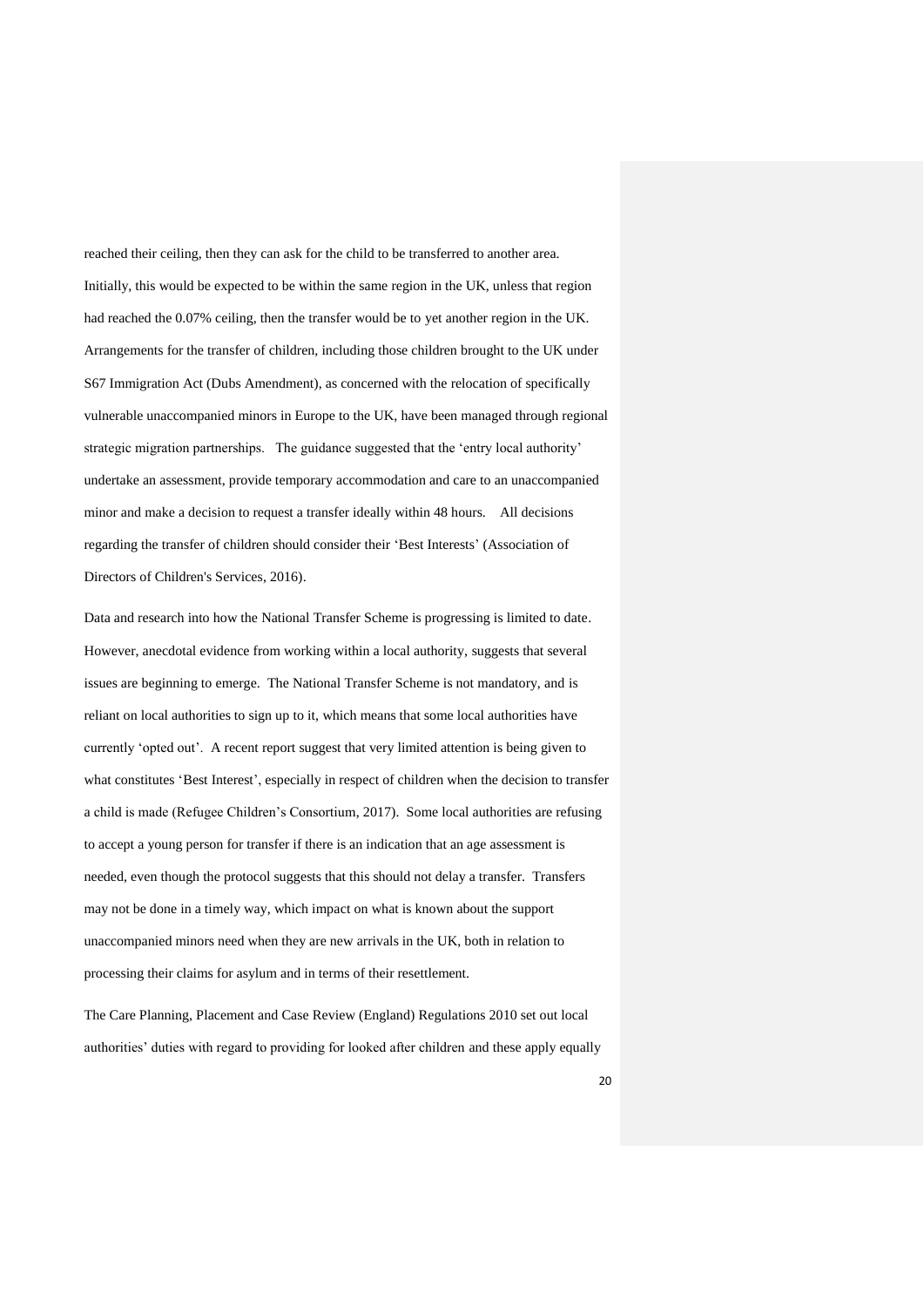to unaccompanied minors as they do to any other child within the care of the local authority (Department for Education, 2015). Early research into the needs of this group of children suggested that unaccompanied minors needed four key things to assist them to settle. These included:

- a safe and supportive place to live;
- continuity with the past including customs and cultures whilst having opportunities to create new ones;
- accessing purposeful education and training;
- opportunities to re-centre their lives and find purpose in everyday routines and activities (Wade et al. cited in Luckock et al., 2008).

Rutter (2006) identified that for unaccompanied minors the 'relationship web' including friends, family, food, language, community of worship and education is lost, and this needs to be rebuilt, which Kohli (2006b) described as regenerating the ordinary rhythm of life. He also stated that many unaccompanied minors deal with their situations in very practical ways dealing with the present first, the future next and the past last.

Later research by Wade et al. (2012) suggested that much can be done by carers of unaccompanied minors to help with the process of resettlement. These include markers of welcome and belonging such as a helping the young person to feel at home, communicating across boundaries and being interested, sharing activities in place of language and discovering likes and interests. The research identified variation in the quality and style of foster relationships and categorised these as 'family type relationships' whereby the young person and carers establish family like connections which would endure beyond the placement; 'temporary home bases' signalling a good relation, but not expected to last beyond the end of the placement and 'lodgings' type placements whereby the young person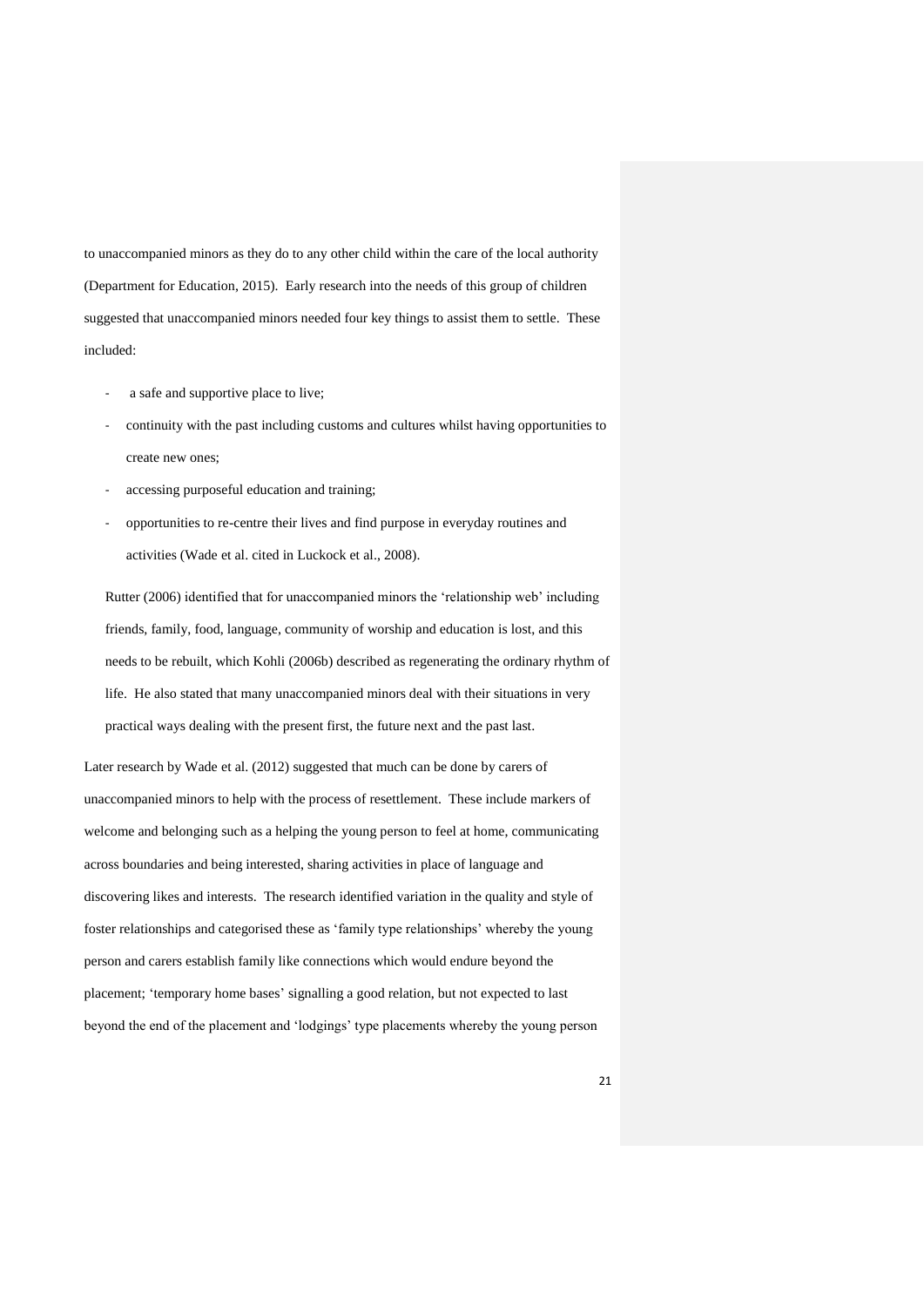was treated more like a lodger in someone else's house. Clearly, the care afforded to young people can have a significant impact on their experience in the UK. However, many unaccompanied minors, particularly those aged over 16 years old on arrival, could be placed in alternative accommodation that is not necessarily regulated. The new statutory guidance makes it clear that any decision with regard to the placement of an unaccompanied minor needs to be made following an assessment of risk including any specific vulnerability and an appropriate placement should be identified (Department for Education, 2017).

In more recent research, factors aiding the educational attainment and social connectedness of unaccompanied minors have been explored which included building networks with supportive adults and friends, links with home culture and religion (Farmbrough, 2014). Providing a sense of continuity and structure is important alongside the potential offered by education and the young person's own adaptive mechanisms to be able to cope. Chase (2013) also discussed a young person's resilience and wellbeing. Rather than being solely about protection from harm, having a sense of certainty and a trajectory where they could envisage a positive future was a significant factor in a young person's ability to cope but this becomes even more difficult as a young person approaches adulthood (Chase, 2010b; Chase, 2013).

The process of becoming a looked after child and claiming asylum therefore can contradict and undermine what is known about resettlement. Assessment requirements require unaccompanied minors to provide very detailed accounts of their past, at a time when as new arrivals young people do not necessarily know who to trust. Providing partial or an official version of their life histories can mean that they have their credibility undermined leading to the negative outcome of their asylum claim (Dorling, 2011). In 2016, the majority of unaccompanied minors were granted UASC leave, introduced a few years earlier, as the category given when the reason for granting leave is that the young person cannot safely be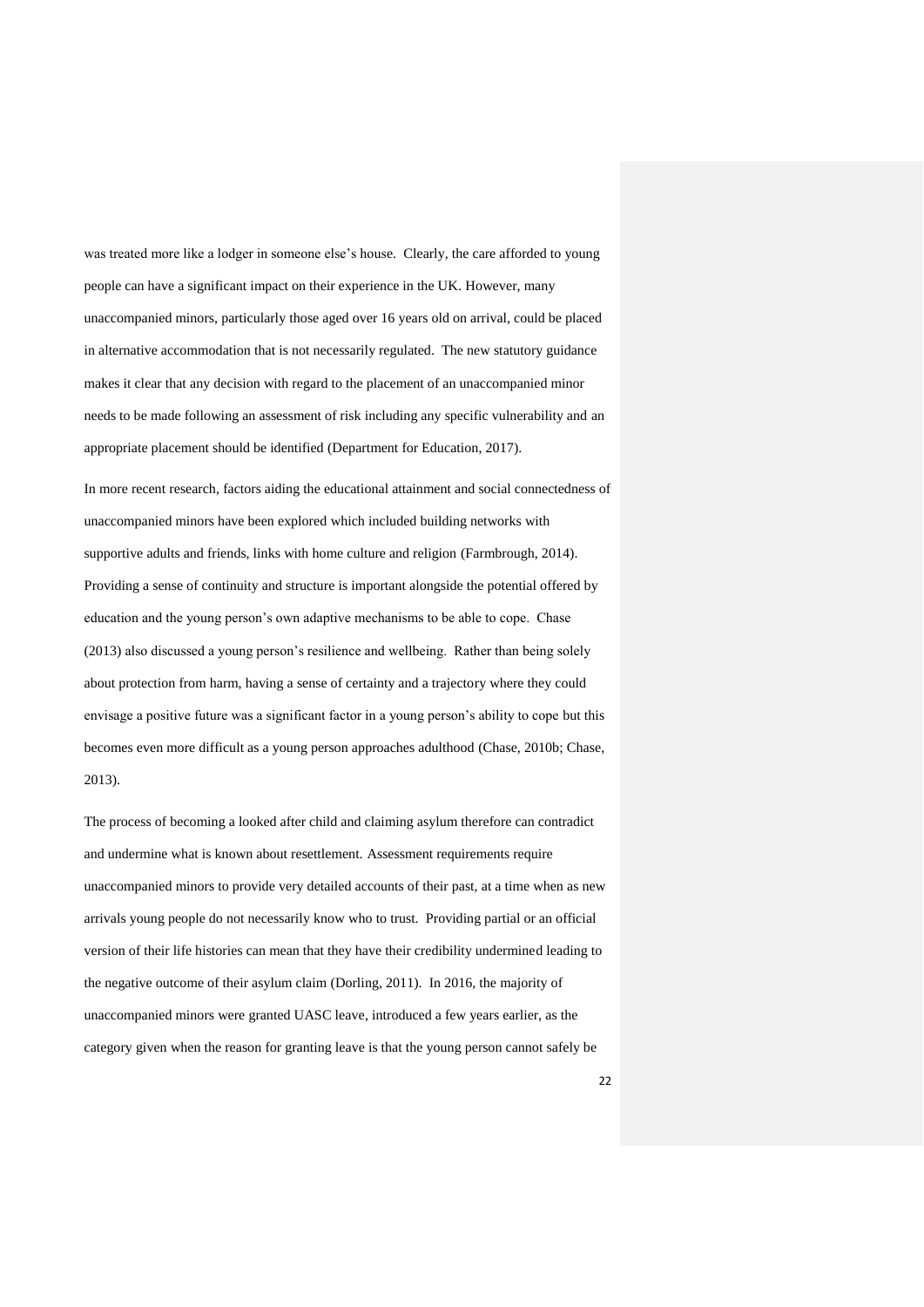returned to their country of origin. The number of young people receiving a grant of refugee status was 31%, meaning that a young person's asylum claim is upheld and in the first instance young people are granted 5 years leave to remain. Following this period, young people could make applications for Indefinite Leave to Remain, and apply for citizenship. However, in November 2016, the UK Government announced that there would be active review of cases where refugee status had been granted. Indeed, 'country of origin' had a significant impact on the grant of refugee status, with only 1% of Albanians having made an application being granted, compared to approximately 45% of Eritrean young people (Refugee Council, 2017). This is likely to compound difficulties in 'resettlement' and perhaps highlights the government's intention to deploy tougher policies adding to the anti-asylum narrative debated earlier in the chapter. It also takes on more significance for unaccompanied minors as they approach adulthood.

#### **Prepare young people for adulthood and beyond**

So far we have focused on considerations for professionals when making an initial assessment and subsequent intervention, but this only represents part of the journey of unaccompanied minors. There is also the question of longer term considerations as they enter and go beyond adulthood. Perhaps because of the relative ease of accessing samples, much of the available research had tended to focus on the early part of the young people's care journey (Chase, 2008; Chase, 2010b; Hodes et al., 2008). However, more recently attention is now being given to what happens as young people approach adulthood (Humphris and Sigona, 2016; Robinson and Williams, 2014; Sigona, 2012; Wade, 2011; Wright, 2014). The messages coming out of this research suggest that there is a disparity of service across the country.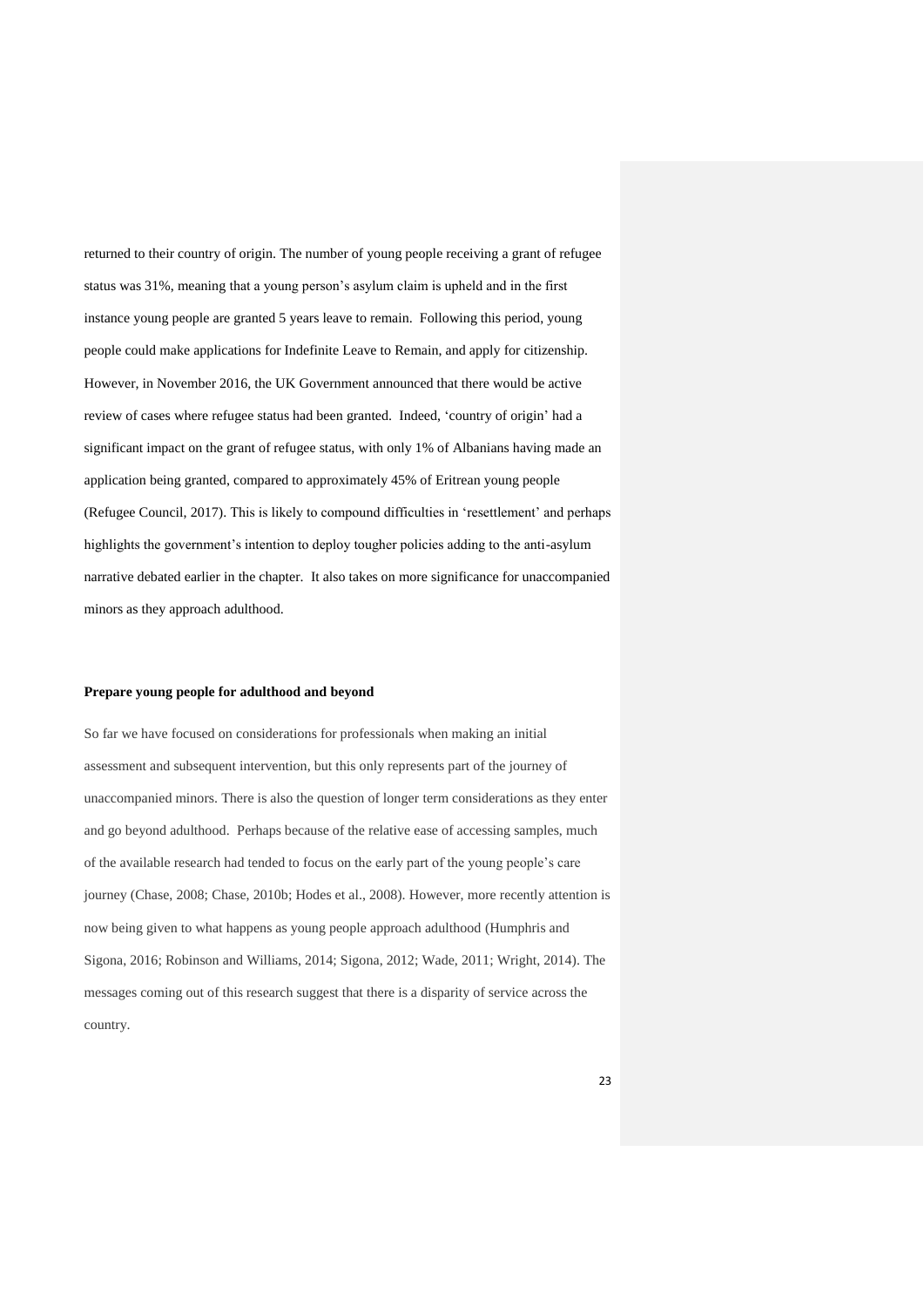Young people often live in a protracted state of limbo unable to envisage a positive future for themselves and living with the constant anxiety that they may have to return to their country of origin (Allsopp et al., 2014; Sigona, 2012). Very little was known about what happens post deportation with this specific group. However, this is a growing area of research. Gladwell et al. (2016) document some of the difficulties faced by this group of young people. Tensions can exist for professionals attempting to support unaccompanied minors in these circumstances.

With regard to social workers, Masocha and Simpson (2011:15) identified that they *"are required to exclude the very people they are supposed to protect and care for on the basis of their immigration status"*. Negotiating government policy, which not only fails to promote human rights, but in reality, dehumanises, marginalises further and leads many young people feeling that they have no choice but to 'disappear', surviving in networks but very susceptible to exploitation. This is definitely the case for the young people themselves but also for social workers supporting them whose role involves preparing them for such eventualities.

Pathway Planning is the mechanism by which social workers have a duty to prepare young people for their transition to adulthood (Home Office, 2007). For all young people, particularly those who have been in the care of the local authority, this can be a difficult time. For young people who arrived in the country as children who made claims for asylum, this can be even more challenging. Those young people whose asylum claims are upheld and granted Refugee Status or those who are granted Humanitarian Protection may be able to envisage a future for themselves in the UK and planning may be able to take place accordingly. For many young people there is no such certainty. Unaccompanied minors granted discretionary of UASC leave can apply for variation of that leave, and whilst waiting for the outcome of these claims, do continue to have rights and entitlements to access state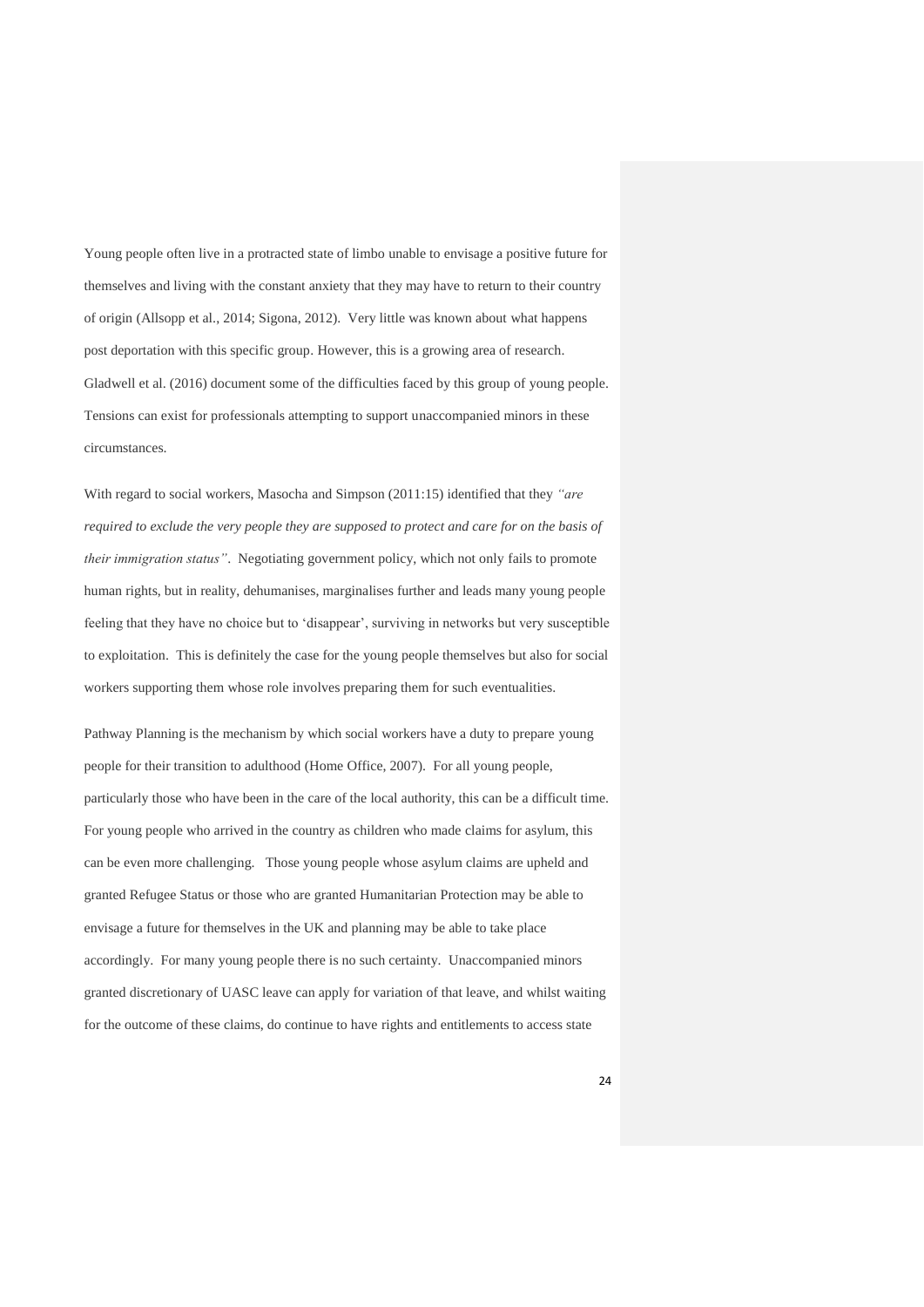support. However if these 'extension' applications and appeals are unsuccessful, a young person technically becomes 'unlawfully in the UK' and should make plans for returns to their Country of Origin. Young people can often find themselves unable to access legal aid to fund appeals and therefore either depend on some financial support from the local authority or are effectively unable to go down this route (Connolly, 2015). Social workers and personal advisors (as defined by Children (Leaving Care) Act 2000) are supposed to help support and prepare a young person for these multiple options.

The Children Act 1989 Guidance and Regulations: Volume 3 details the role of local authorities in planning transition to adulthood for young people leaving care. The guidance makes a number of statements detailing its intention that care leavers should be afforded the same level of care their peers would receive and that transition came be a turbulent time, the young person becoming adult in one area, whilst at the same time struggles with other aspects of their lives (Department for Education, 2015). There is a short section within this guidance (2015: 51-53), detailing specifics relating to unaccompanied minors and the complexity of assessing care needs in the context of immigration status, which can often change. The recommendation is that a series of short term goals may be appropriate until entitlement to be in the UK is resolved. The document refers to the necessity of dual or triple planning considering:

• a transitional plan during the period of uncertainty when the young person is in the United Kingdom without permanent immigration status;

• longer term perspective plan in the United Kingdom should the young person be granted long term permission to stay (for example through the grant of Refugee Status); or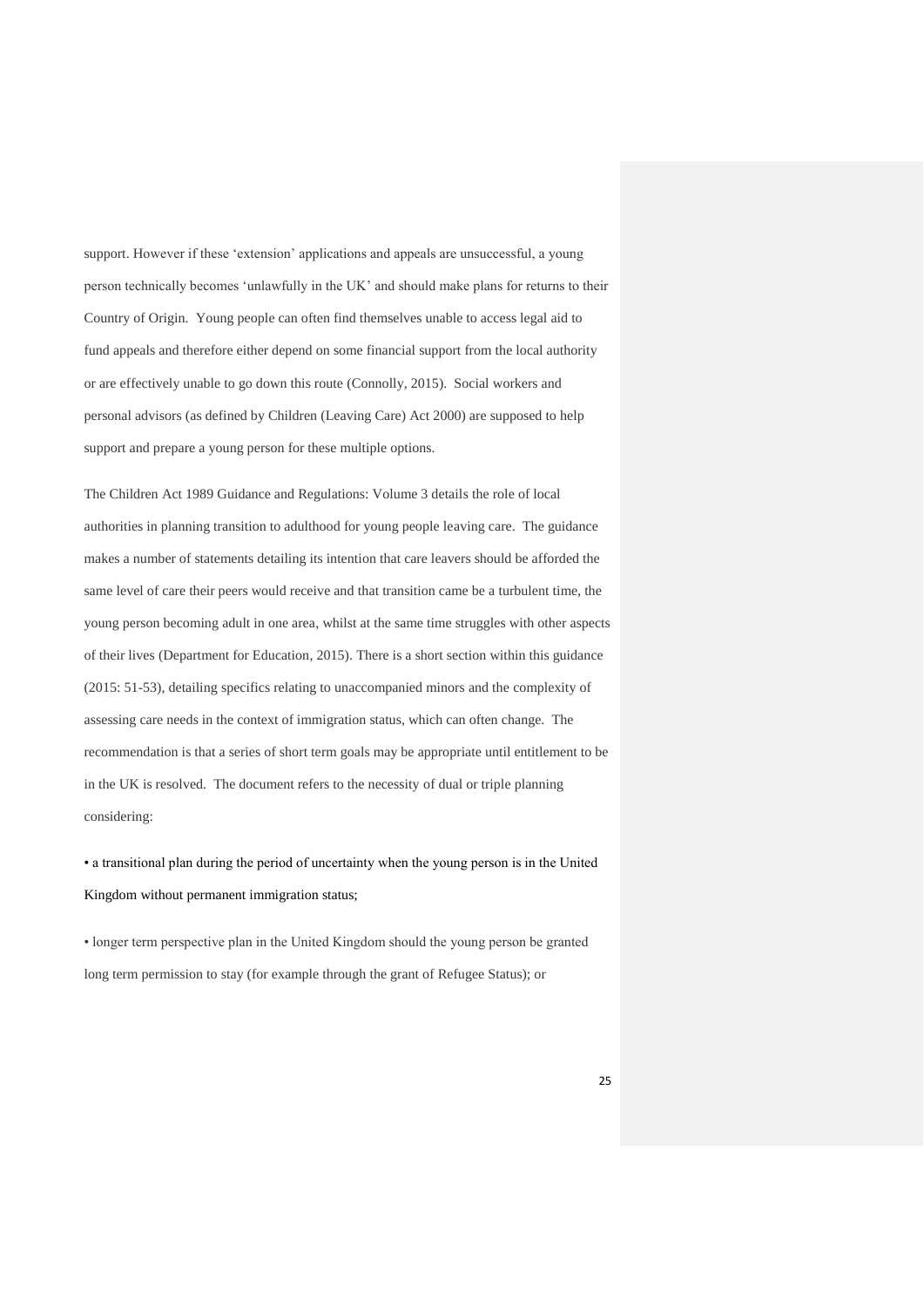• a return to their country of origin at any appropriate point or at the end of the immigration consideration process, should that be necessary because the young person decides to leave the UK or is required to do so.

Some local authorities have taken the view that all young people who are unaccompanied minors, having been in the care of the local authority for more than 13 weeks, are 'former relevant' care leavers, as defined by the Children (Leaving Care) Act 2000 and therefore have continued to support. A number of local authorities have completed Human Rights Assessments, to determine whether to withdraw support (accommodation and subsistence) would breach a young person's human rights (No Recourse to Public Funds Network 23rd March 2016) which may or may not result in termination of services.

This has led to a disparity from one local authority to another, in terms of levels of support, and this remains the case. Some local authorities continue to support all former unaccompanied minors, whether 'Appeal Rights Exhausted' or not until the age of 21, or until they fail to comply with removal directions (Coram Children's Legal Centre, 2013); other local authorities cease support when young people become 'Appeal Rights Exhausted' which should follow a Human Rights Assessment. In some ways, the Immigration Act 2016, seeks to clarify and resolve this issue, however, the impact on young people will be even more stark. Former looked after children with no immigration status will be excluded from receiving accommodation, financial support, contact, a personal adviser, a pathway plan, funding for education or training, 'staying put' with foster carers and any other assistance under Leaving Care Provisions. Local authorities will not have a duty to corporate parent but accommodation and financial support will be available to such destitute care leavers from either the Home Office or local authority when very specific circumstances apply. That being the care leaver is destitute, has been refused asylum, and there is a 'genuine obstacle to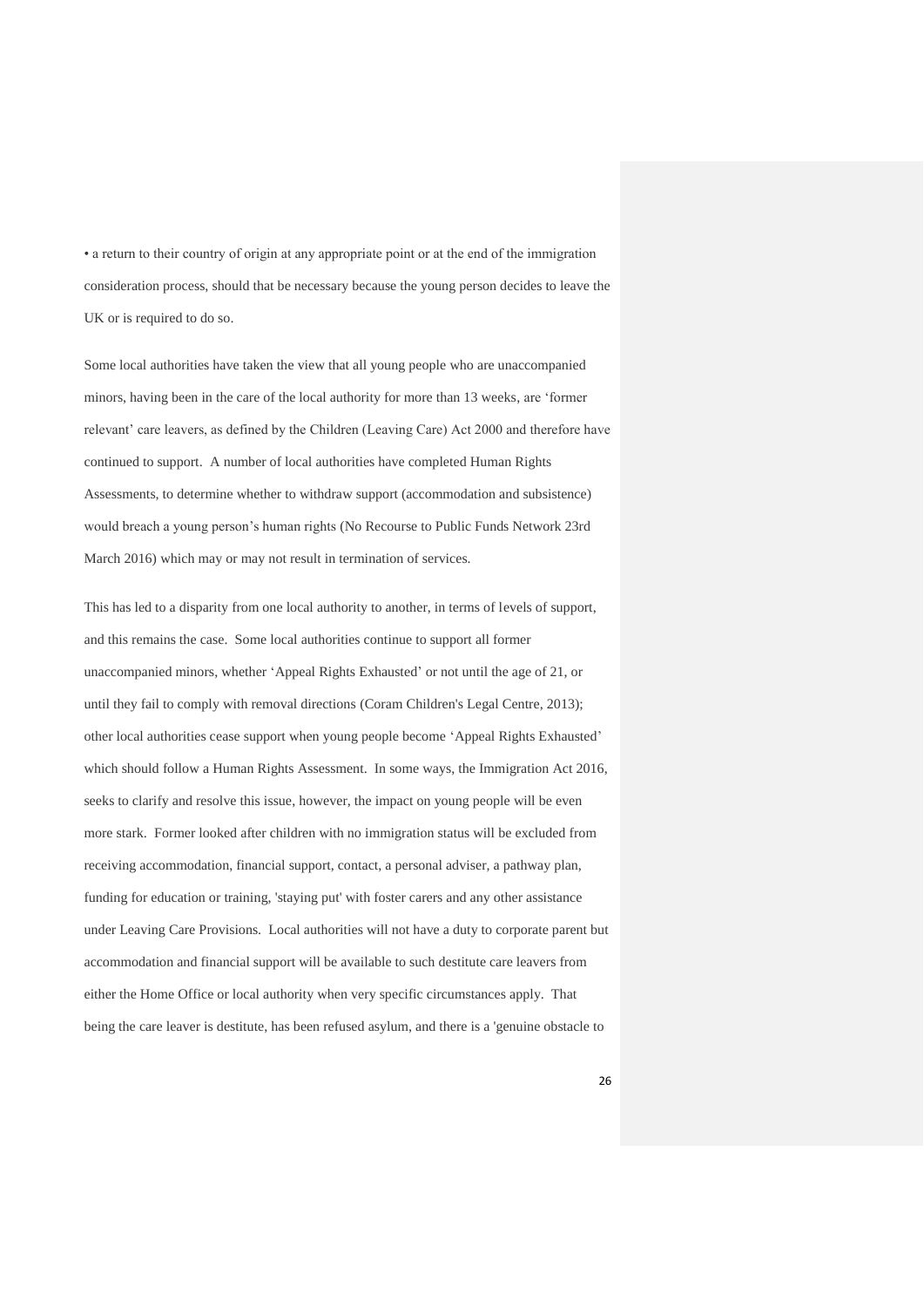leaving the UK'. Care leavers with no immigration status may then be able to access accommodation and/or financial assistance from the local authority under paragraph 10B of Schedule 3 Nationality Immigration and Asylum Act 2002 when the care leaver is not receiving, has not applied for, or is potentially eligible for Home Office support for refused asylum seekers, and one of the following applies: the care leaver is destitute and has a pending non-asylum immigration application, the care leaver is destitute and has a pending non-asylum appeal, the care leaver is Appeal Rights Exhausted and the local authority is *'satisfied that that support needs to be provide*d' (Stamp, 2017:4). This may well replicate the Direct Provision of accommodation for former unaccompanied minors in the Irish Republic and could negatively impact on the chances of successes prior to turning 18, due to the anxiety caused by the uncertainty they will face (Ní Raghallaigh and Thornton, 2017).

Very little has been written as to how social workers should undertake triple planning, how effective they are and the impact on social workers and young people. In 2006 Save the Children published some practice guidance for social workers and other professionals on Unaccompanied Children Turning 18 (Free, 2006). In it Free suggested that triple planning had many advantages, including ensuring that the young person is prepared for the most likely possible scenarios, which in itself would relieve some of the young people's anxieties about their future and '*'may improve their emotional health'* (2006:4)*.* She argued that undertaking triple planning would be advantageous to social workers as they would be empowered by providing more practical and comprehensive support, and this may in itself increase job satisfaction and retention. She suggested this might ensure that young people would receive the services they are entitled to. These statements were written as factual, however, they seem to be based on assumptions and very little, if any empirical evidence.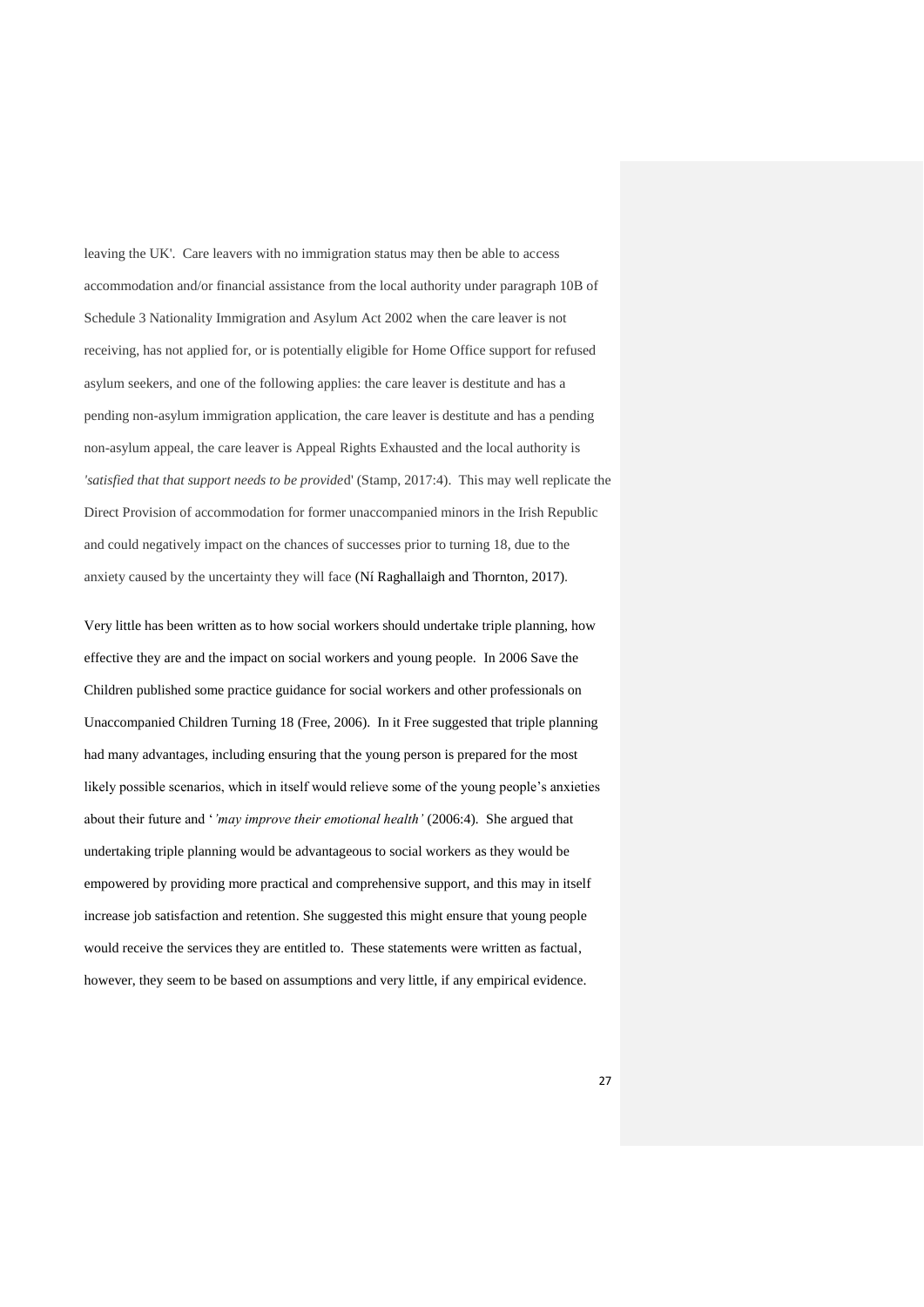Free suggested that social workers often put off triple planning because very few young people are returned and social workers don't want to upset young people. This fact appears to be reinforced by Home Office Statistics detailing 2,766 enforced returns of people and 1,542 voluntary returns in 2016, when over 32,000 people had made a claim for asylum that year (Home Office, 2017). The 'deportation gap' remains wide and the reality is that only a minority of those who have made a claim for asylum, which has been refused, have been returned to a country of origin. Indeed, a recent report suggests that many refused asylum seekers cannot be returned to countries of origin because there are no direct flight routes, or they are stateless and some cannot obtain travel documents (Blanchard and Joy, 2017). Likewise, many young people actually know from their own networks, that a period of being underground, might give them opportunity to gather together fresh evidence for a new asylum claim which could result in a grant of refugee status, and they will know or know of other young people where this has been the case.

Free also asserts that triple planning should begin as soon as the young person begins to receive social work support, which would seem to contradict the process of resettlement discussed earlier. Making a claim for asylum, trying to establish a life within a new, unfamiliar country at the same time as beginning triple planning seems fraught with difficulties and could potentially prevent the young person from adapting to their new environment, a new language and culture, and limit their opportunity to achieve their potential at least for the duration that they are in the UK. It is hard to see how this could be in the young person's best interest, unless the timescale for reaching the age of 18 is so short that planning for that transition cannot be avoided.

In 2014, a social worker from Leeds, Frances Wright sought to explore this issue by considering social work practice with young people facing removal (Wright, 2014). Wright argued that since 2010, social workers began to see a difference in decisions made by the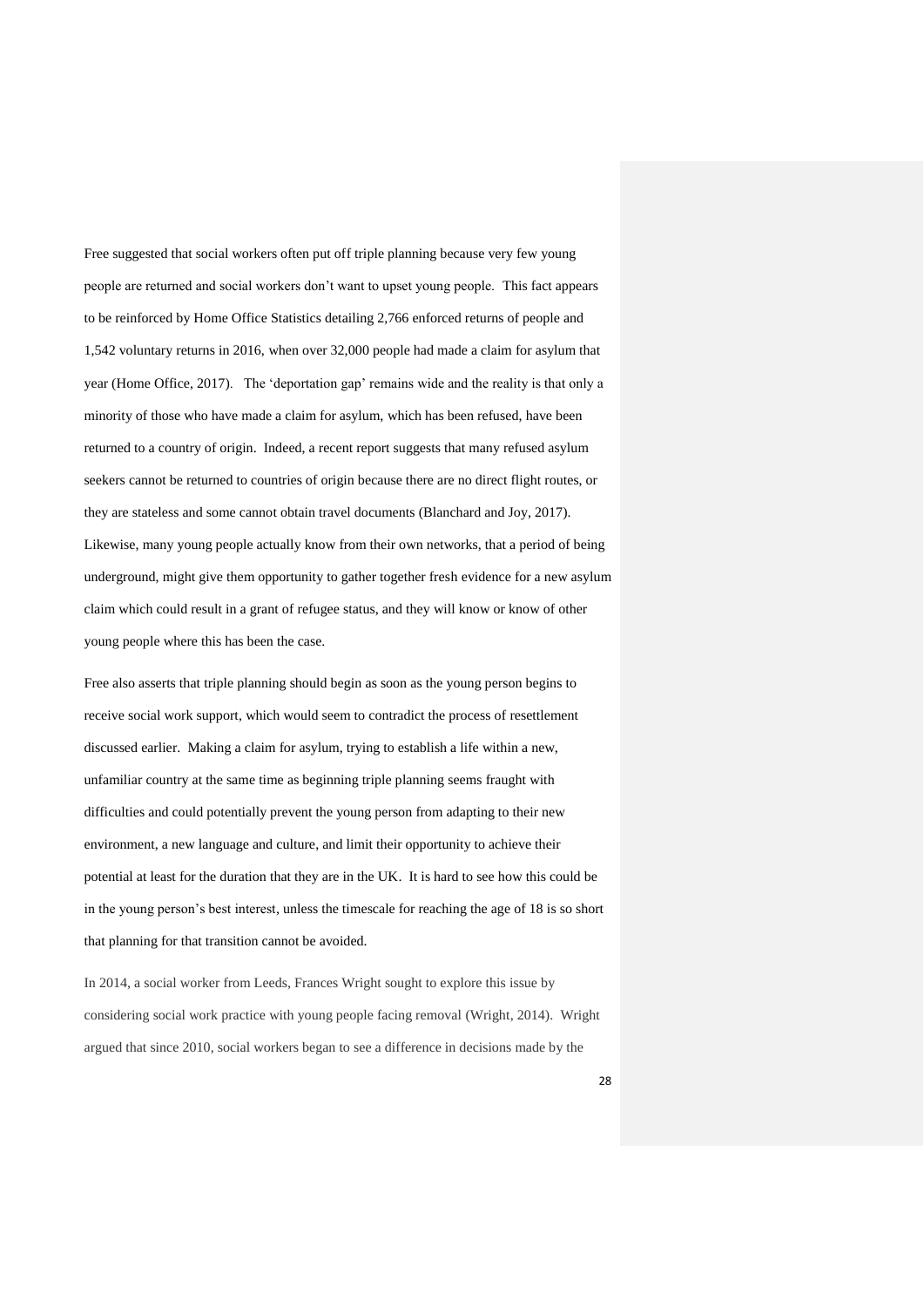Home Office regarding extensions of leave to remain and there had been a tightening of immigration control. At the stage young people have exhausted all appeal rights, Wright argues, there are two choices: forced removal or voluntary return and explored how workers might respond to these. She cites research by Chase (2010) suggesting that the way information is given can have a large impact on how the young person perceives the social worker's opinion in that providing info about voluntary return,

"*could lead young people to believe that social workers are monitoring them, taking a role in surveillance and supporting the Home Office to successfully return them to their countries of origin against their will"* (Chase, 2010 cited in Wright, 2014:1031).

Wright discusses some of the complexities of the social work role including how preparing a young person for potential return, could be in conflict with social work values because the young person may have fears of being detained or killed on return. Whilst Wright debates these themes, which have previously received very little consideration, there are certain assertions presented as factual when the evidence to back them up is limited. For example,

*"many young people abscond when they become ARE and live in communities illegally. When discussing possible options with young people, this is obviously not one which social workers are able to suggest or indeed support"* (Wright, 2014:1035)*.* 

The use of the word 'obviously' in this sentence, suggests that there is clear tension in what social workers are and are not able to discuss with young people. Discussing with young people what they often view as their only option of 'going underground' could be considered as indeed crucial to try and protect them from exploitation, provide them with information about how and where to get help should 'things go wrong' and enable them to think through the risks they are taking.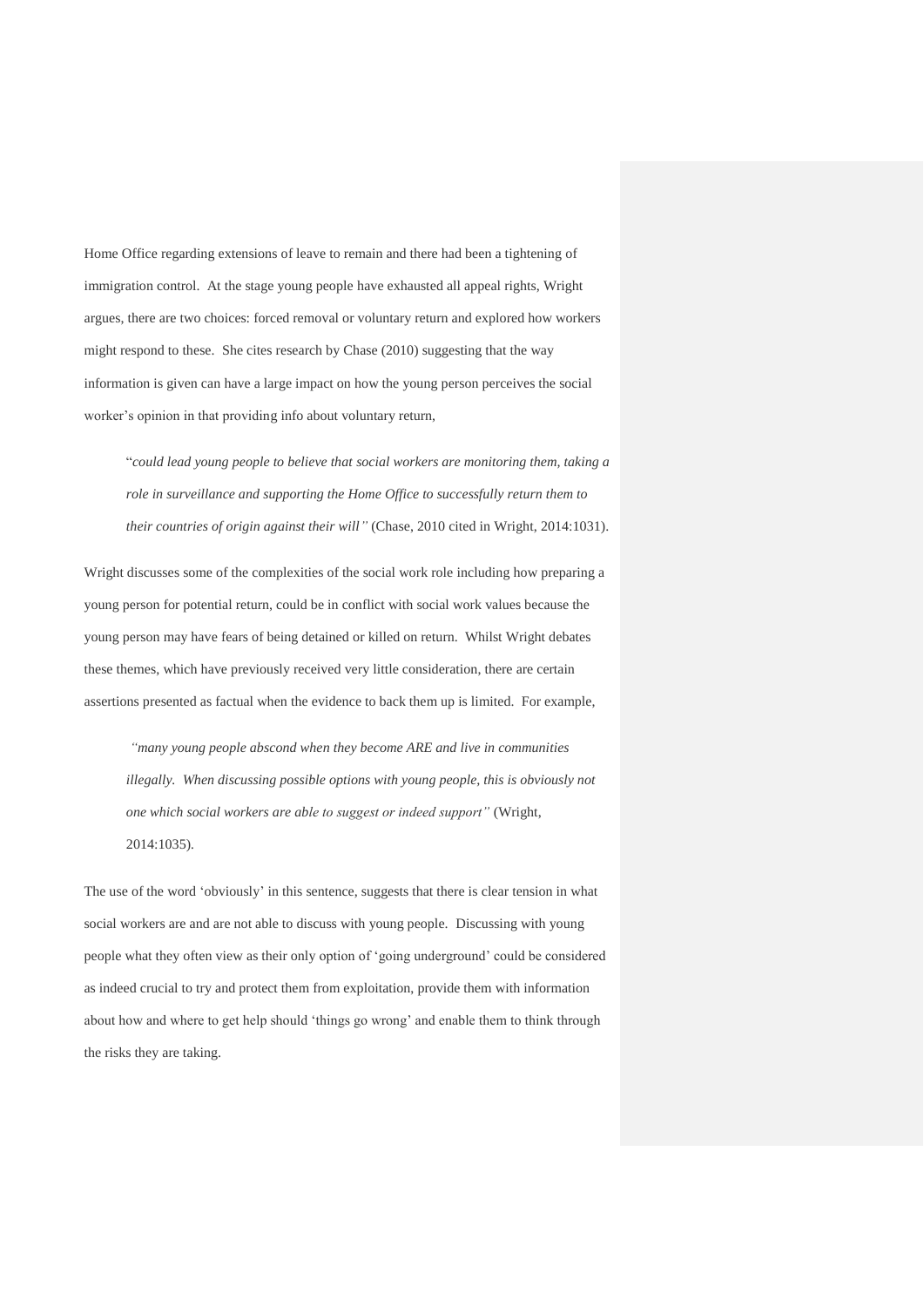What Wright's article does achieve is clearly setting out the context for social work practice in this area. She appears to write it from a perspective that seeks to reduce distress felt by young people, in that if young people are prepared for return they are more likely to be able to cope with that eventuality. The report *After Ret*urn and associated practice guidance for professionals has also sought to provide some insight as to the experiences of unaccompanied minors post deportation and practical steps practitioners might consider in supporting and preparing them for this potential (Gladwell et al., 2016).

#### **Conclusion**

There is nothing new about the phenomena of refugees – indeed the history of humanity has been defined from time immemorial by the fact of people leaving their countries of origin and seeking new places to call home whether that be due to being refugees or moving for a different reason. However, each epoch of human history manifests the plight of refugees in particular ways. The moral philosopher Hanna Arendt (1986) noted that the emergence of refugees across during the first half of the  $20<sup>th</sup>$  Century Europe symbolised the triumph of the nation-state, where national, racial and ethnic criteria were deployed to determine who did and did not belong, where, as she puts it they were simply rendered 'the scum of the earth' (Arendt, 1986; 269, cited in Gibney, 2004). The post war period, in the aftermath of the war and the establishment of the United Nations offered the hope that nationalist parochialism could be overcome by a shared commitment to international human rights by individual states. Though governments across the world freely claim a discourse of human rights and global responsibility, we are living through an era in which populist ethno-nationalism has returned with a vengeance and this has a huge significance on construction of 'commonsense' discourse through which asylum and immigration are understood.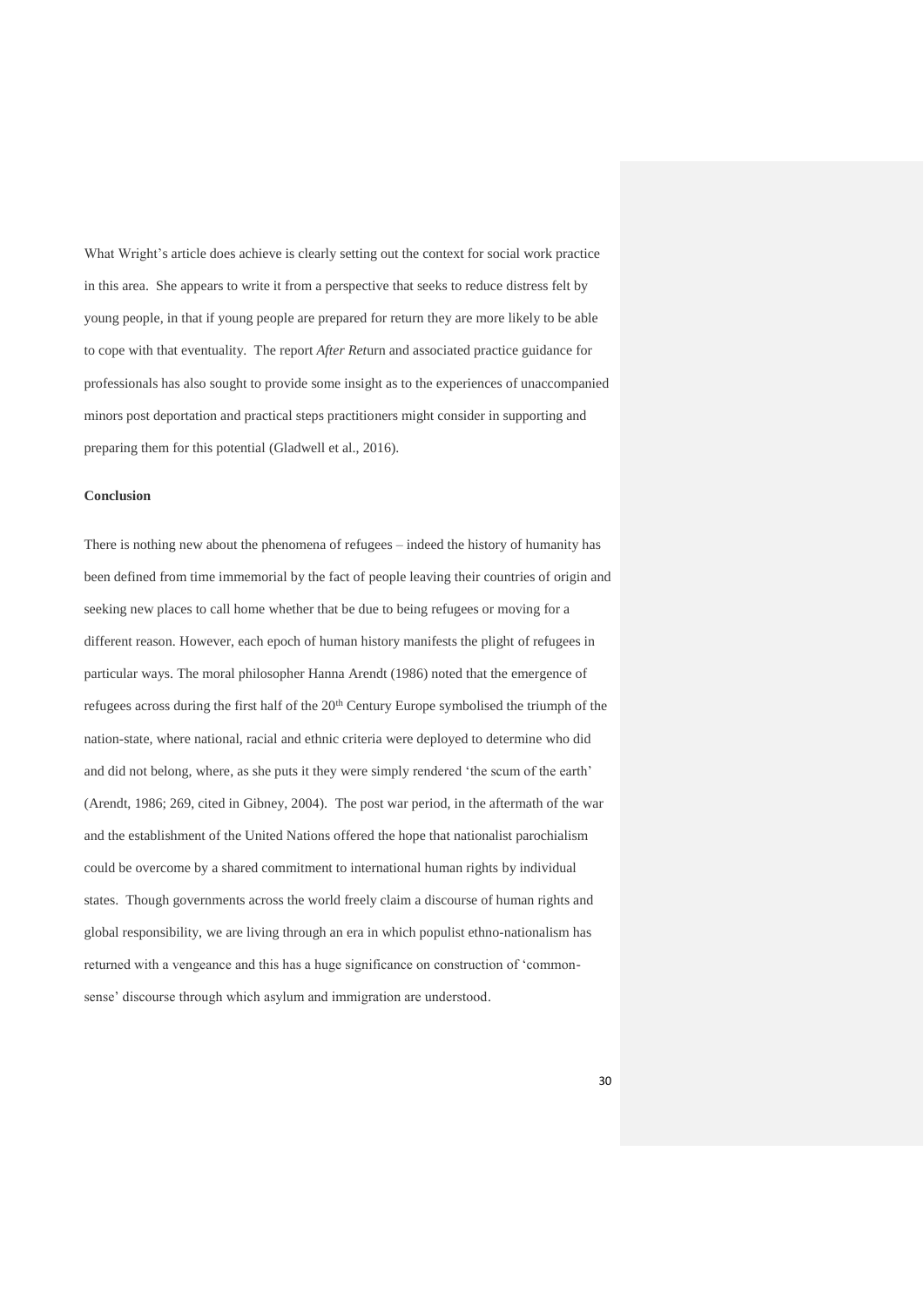In this chapter we have sought to provide an insight into the complex legislative and social policy context and its impact on the lived experiences of unaccompanied minors. In doing so we have sought to provide a broad overview of some of the issues affecting the lifecycle of unaccompanied minors in the UK. This ranges from how the discourses espoused by the media impact the construction of legislation and social policy; considerations professionals need to take when encountering unaccompanied minors to protect them from safeguarding risks such as trafficking; the process of settlement at the same time as claiming asylum; and how the immigration status of unaccompanied minors has a major bearing on access to services and the wellbeing of these young people as they approach adulthood. Whilst it has not possible to cover every issue in detail, it is hoped that enough information has been provided to assist professionals in their approaches to unaccompanied minors and understand the context and issues which affect their lives. The often-precarious lives of this group can be mirrored by elevated levels of uncertainty within which social workers have to operate, and for this reason, their commitments to humanitarian values and anti-oppressive practice can be tested to the limit.

# *Key Questions:*

- *How is the issue of unaccompanied minors represented in public discourse and how might this impact both service users and professionals?*
- *What challenges do professionals face in understanding the experiences and accounts of unaccompanied minors of their histories?*
- What challenges might these young people face whilst in care, and how might they be *overcome?*
- *Consider how you would talk to a young person aged 17, who was granted UASC leave as an unaccompanied minor, about options regarding their future.*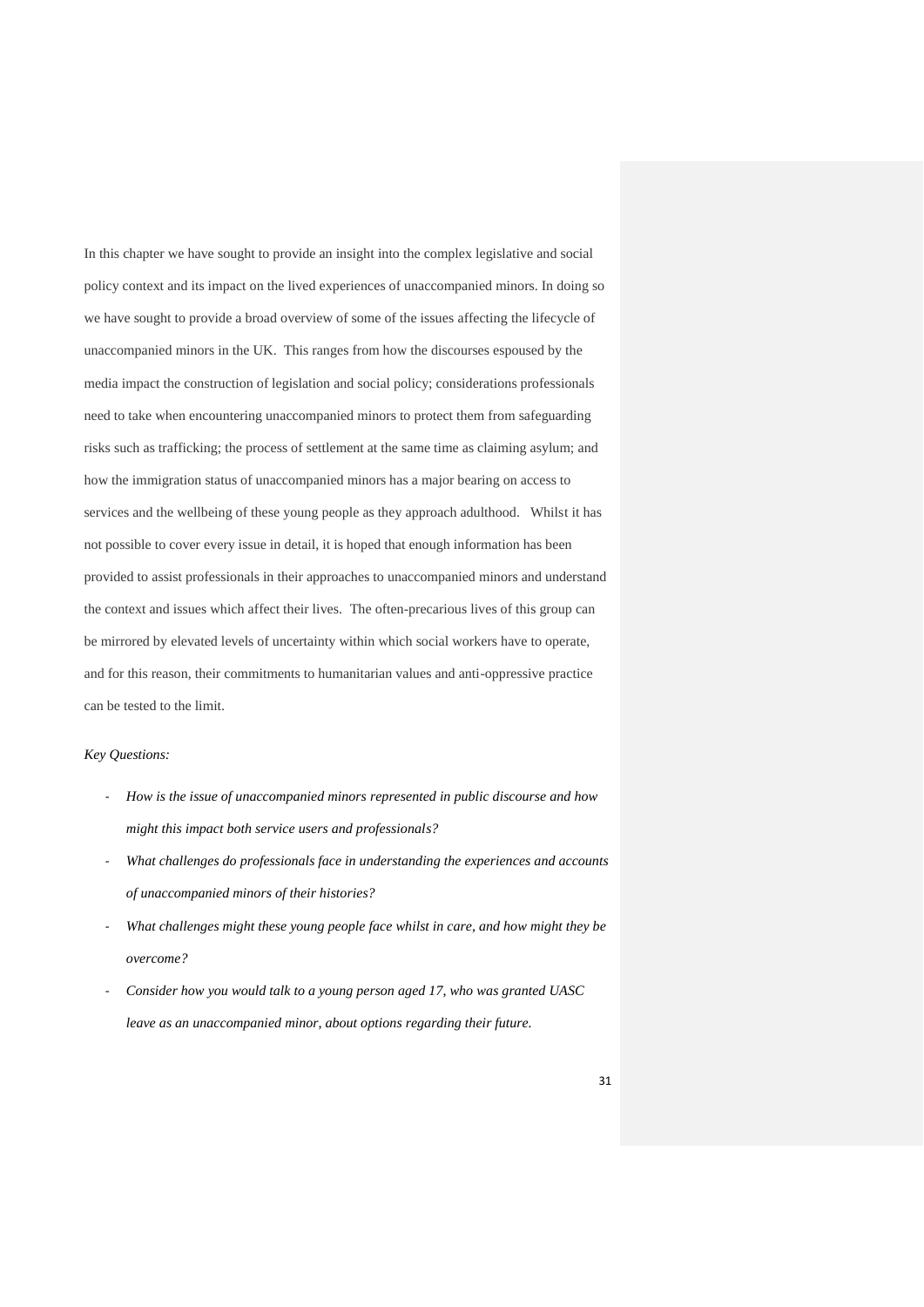# *Further reading:*

*Kohli, R. K. S. (2007) Social Work with Unaccompanied Asylum-Seeking Children. Basingstoke: Basingstoke : Palgrave Macmillan Humphris, R. and Sigona, N. (2016) Mapping Unaccompanied Asylum Seeking Children in England. Becoming Adult Research Brief Series no.1, July 2016. London: UCL*

*Wright, F. (2014) 'Social Work Practice with Unaccompanied Asylum-Seeking Young People Facing Removal'. British Journal of Social Work 44 (4), 1027*

#### **Bibliography**

- Allsopp, J., Chase, E., and Mitchell, M. (2014) 'The Tactics of Time and Status: Young people's Experiences of Building Futures while Subject to Immigration Control in Britain'*. Journal of Refugee Studies*, feu031
- Association of Directors of Children's Services (Oct 2015) *Age Assessment Guidance: Guidance to Assist Social Workers and their Managers in Undertaking Age Assessments in England*: ADCS
- Association of Directors of Children's Services (2016) *Interim National Transfer Protocol for Unaccompanied Asylum Seeking Children 2016-17 (Version 0.8)*. London
- BBC (3rd September 2015) *Kent Sees 'Unprecedented' Increase in Lone Asylum-Seeker Children* [online] available from [<http://www.bbc.co.uk/news/uk-england-kent-](http://www.bbc.co.uk/news/uk-england-kent-34139364)[34139364>](http://www.bbc.co.uk/news/uk-england-kent-34139364) [April, 27th 2017]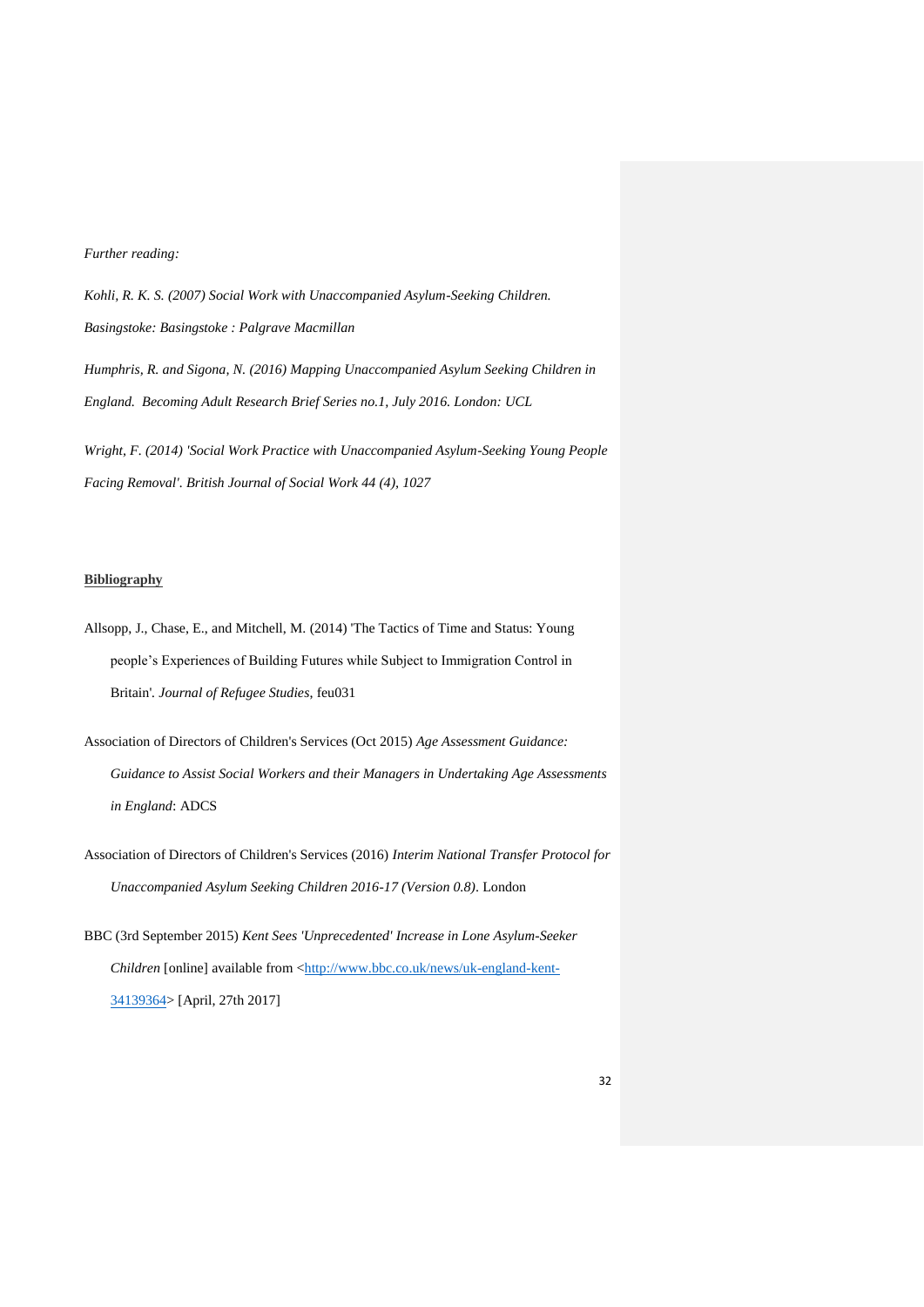- BBC (19th October 2016) *Dentist Condemn Call for Child Migrants' Teeth to be Tested.* [online] available from [<http://www.bbc.co.uk/news/uk-37700074>](http://www.bbc.co.uk/news/uk-37700074) [April, 22nd 2017]
- Bhabha, J., Finch, N., and Ward, B. (2006) *Seeking Asylum Alone : United Kingdom*. London; Cambridge, MA: Garden Court Chambers; Harvard University, Committee on Human Rights Studies
- Blanchard, C. and Joy, S. (2017) *Can't Stay, can't Go: Refused Asylum Seekers Who Cannot be Returned*. London: British Red Cross
- Bulman, M. (2017) 'Court Rules Against Home Office Attempt to Block Child Refugee's Entry to UK Despite Family Ties'*. The Independent* 29th March
- Cemlyn, S. J. and Nye, M. (2012) 'Asylum Seeker Young People: Social Work Value Conflicts in Negotiating Age Assessment in the UK'*. International Social Work* 55 (5), 675-688
- Chase, E. (2013) 'Security and Subjective Wellbeing: The Experiences of Unaccompanied Young People Seeking Asylum in the UK'*. Sociology of Health & Illness* 35 (6), 858- 872
- Chase, E. (2010a) 'Agency and Silence: Young People Seeking Asylum Alone in the UK'*. The British Journal of Social Work* 40 (7), 2050-2068
- Chase, E. (2010b) *In Search of Security: Young People's Experiences of Seeking Asylum Alone in the Uk*. [online] Ph.D. thesis or dissertation. England: University of London, Institute of Education (United Kingdom)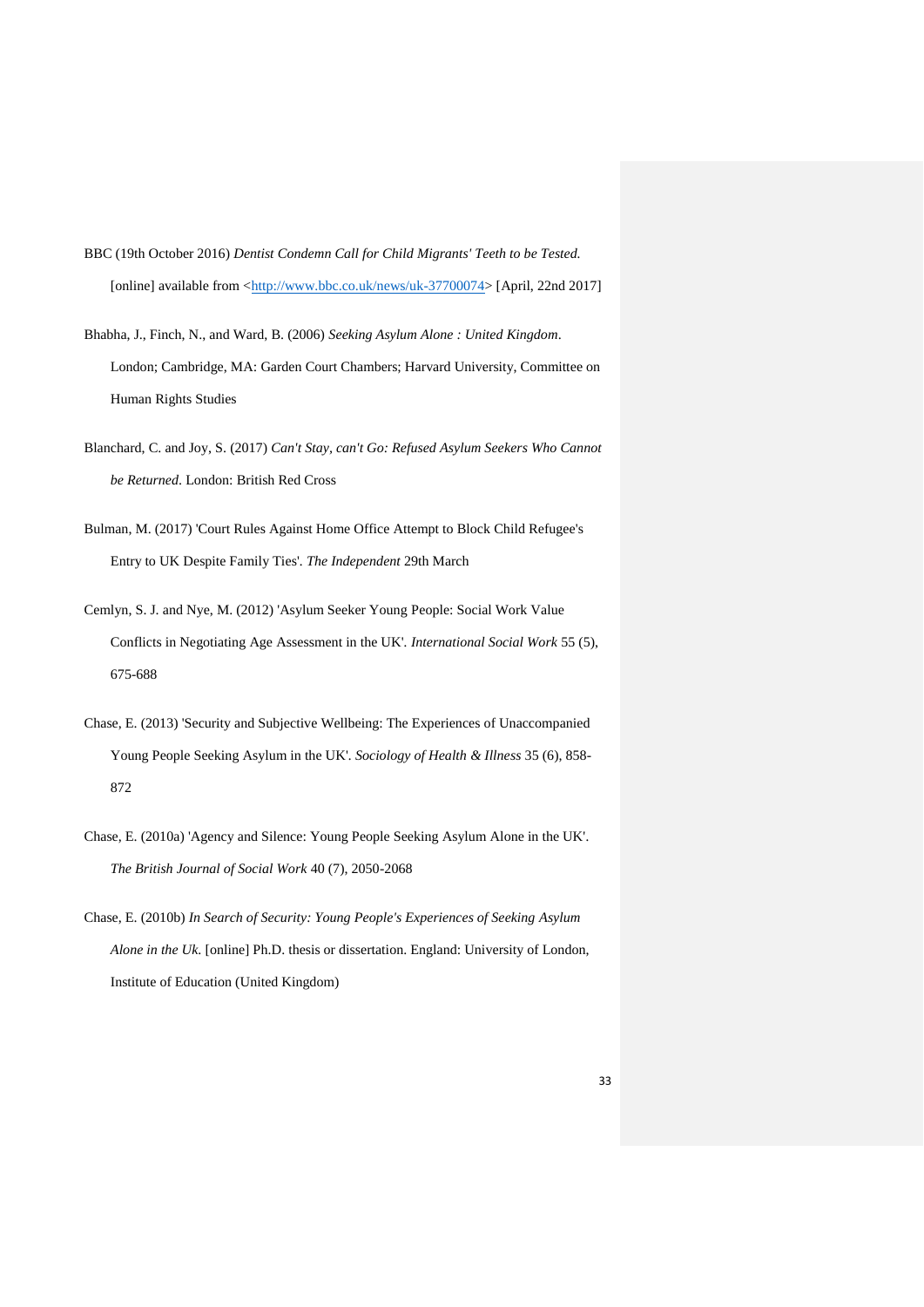- Chase, E. (2017) 'Health and wellbeing', Becoming Adult Research Brief no. 5, London: UCL www.becomingadult.net
- Cohen, S. 1972 Folk Devils and Moral Panics: *The Creation of the Mods and the Rockers,*  London: MacGibbon and Kee
- Connolly, H. (June 2015) *Cut Off from Justice: The Impact of Excluding Separated Migrant Children from Legal Aid*: The Children's Society

Community Care (2008) *Well-being of asylum seeking children*. Jul 31, 2008, 22-23

Coram Children's Legal Centre (April 2013) *Migrant Children's Project Factsheet: The Impact of a Young person's Immigration Status on their Eligibility for Leaving Care Support*. London: Coram Children's Legal Centre

Crawley, H. (2017) 'Migration: Refugee Economics'*. Nature* 544 (7648), 26-27

Crawley, H. (2016) *Unravelling the Mediterranean Migration Crisis.* [Sound Cloud Podcast] Feb 2016 2016

Crawley, H. (2010) ''No One Gives You a Chance to Say what You are Thinking': Finding Space for Children's

- Crawley, H. and Rowlands, S. (2007) *When is a Child Not a Child?: Asylum, Age Disputes and the Process of Age Assessment*.: ILPA Agency in the UK Asylum System'*. Area* 42 (2), 162-169
- Crawley, H., Düvell, F., Jones, K., McMahon, S. and Sigona, N. (2016) 'Destination Europe? Understanding the dynamics and drivers of Mediterranean migration in 2015', MEDMIG Final Report www.medmig.info/research-brief-destination-europe.pdf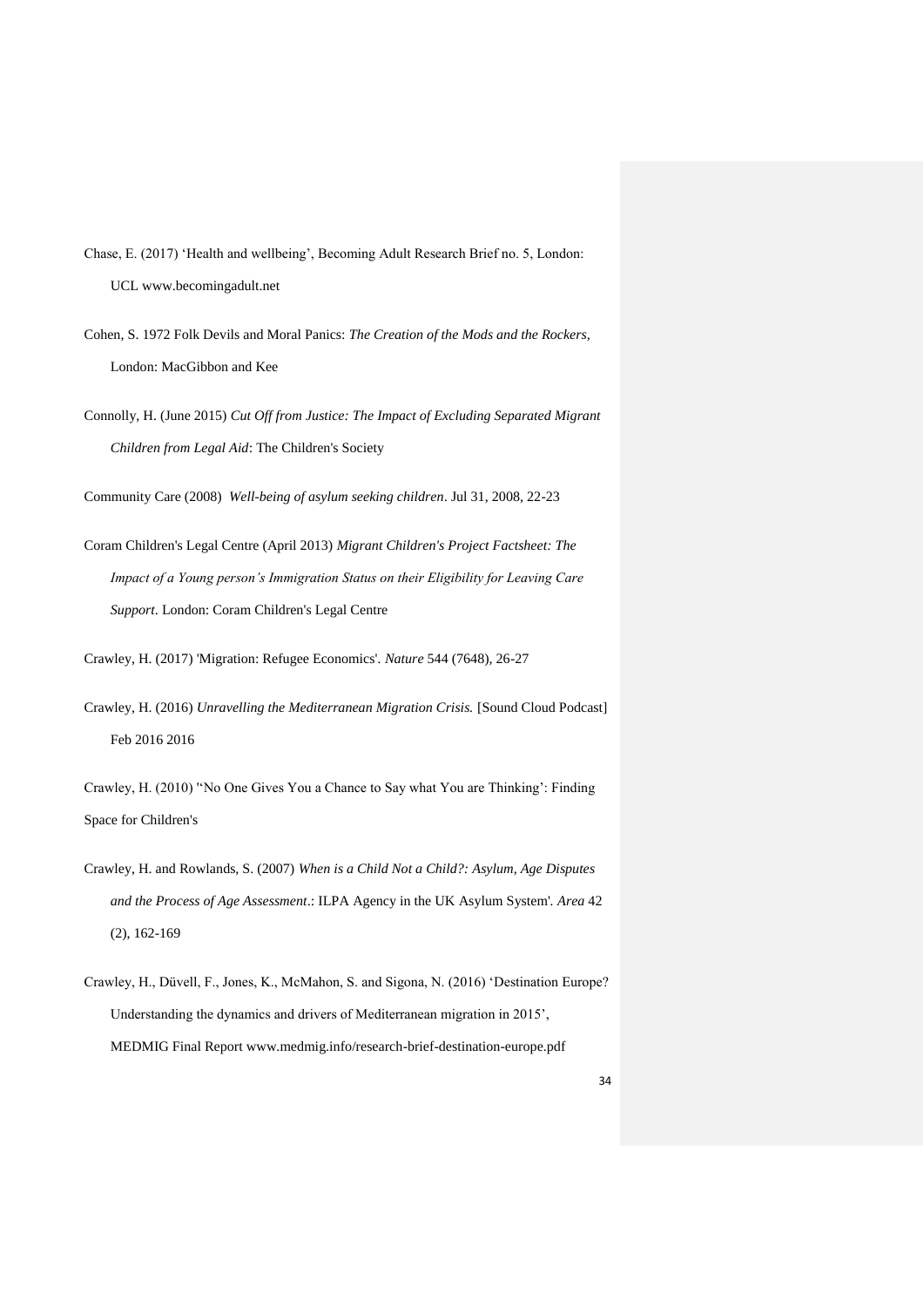- Daily Mail (28/1/2016) 'Syrian orphans who reach Europe and show family in Britain WILL be flown to the UK despite David Cameron insisting it would be wrong' Available at: [http://www.dailymail.co.uk/news/article-3420101/Why-not-3-000-migrant-children-PM-](http://www.dailymail.co.uk/news/article-3420101/Why-not-3-000-migrant-children-PM-Cameron-says-caving-just-encourage-thousands-risk-journey-Mediterranean.html#ixzz4ipQvNm7Z)[Cameron-says-caving-just-encourage-thousands-risk-journey-](http://www.dailymail.co.uk/news/article-3420101/Why-not-3-000-migrant-children-PM-Cameron-says-caving-just-encourage-thousands-risk-journey-Mediterranean.html#ixzz4ipQvNm7Z)[Mediterranean.html#ixzz4ipQvNm7Z](http://www.dailymail.co.uk/news/article-3420101/Why-not-3-000-migrant-children-PM-Cameron-says-caving-just-encourage-thousands-risk-journey-Mediterranean.html#ixzz4ipQvNm7Z) [Accessed 2/6/2017]
- Department for Education (March 2017) *Care of Unaccompanied Migration Children and Child Victims of Modern Slavery*: Crown Copyrights
- Department for Education (June 2015) *The Children Act 1989 Guidance and Regulations. Volume 2: Care Planning, Placement and Case Review*. London: Crown Copyright
- Department for Education (July 2014) *Care of Unaccompanied and Trafficked Children. Statutory Guidance for Local Authorities on the Care of Unaccompanied Asylum Seeking and Trafficked Children*. London: DfE
- Department for Education (January 2015) *The Children Act 1989 Guidance and Regulations Volume 3: Planning Transition to Adulthood for Care Leavers* . London: Department for Education
- Dorling, K. (May 2013) *Happy Birthday? Disputing the Age of Children in the Immigration System*. London: Coram Children's Legal Centre
- Dorling, K. and Children's Legal Centre. (2011) *Seeking Support : A Guide to the Rights and Entitlements of Separated Refugee and Asylum Seeking Children*. 4th edition 2012. edn. Colchester: Coram Children's Legal Centre
- East Midlands Strategic Migration Partnership (July 2017) *Analysis of Local Authority costs incurred in support of Unaccompanied Asylum Seeking Children in the East*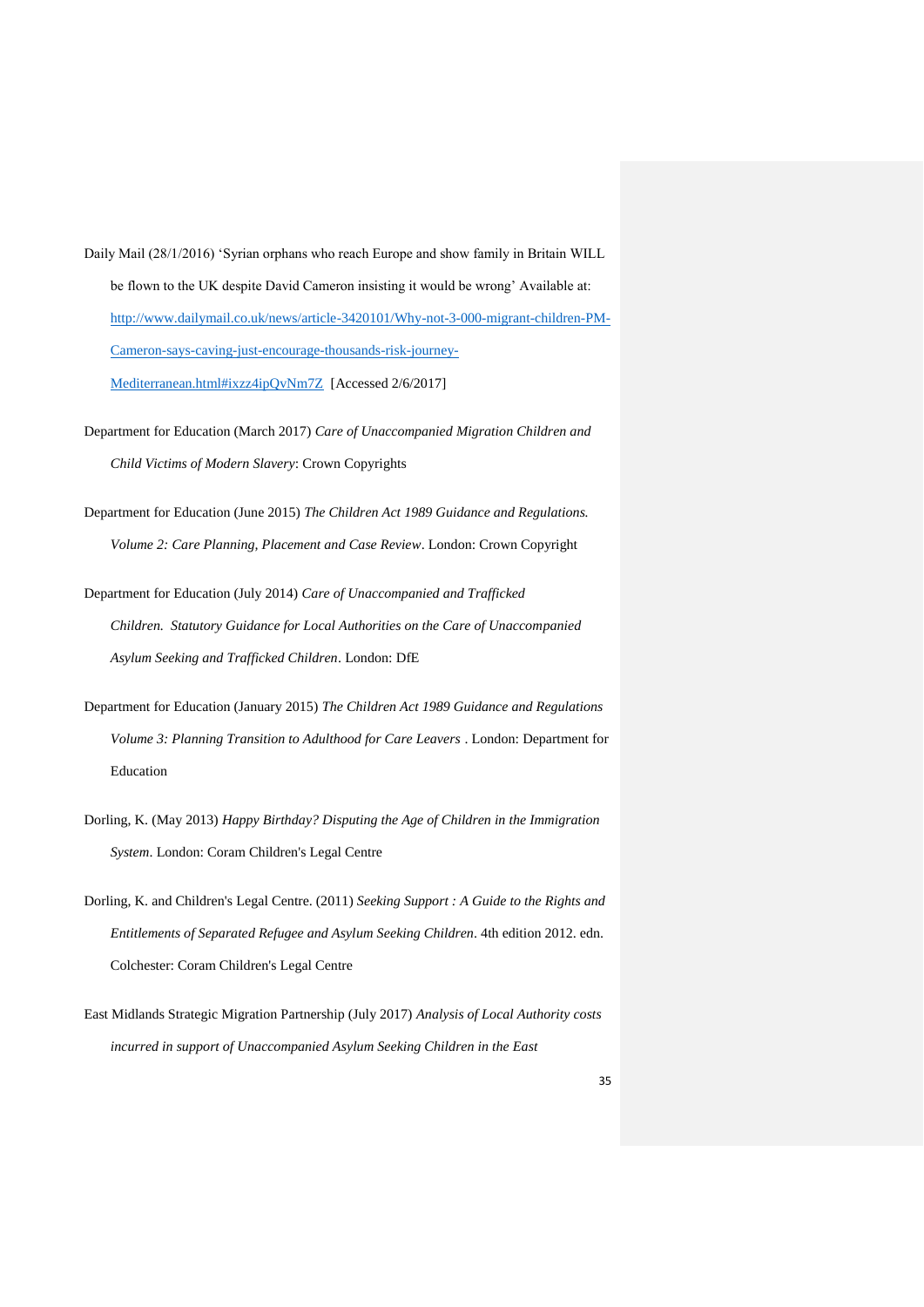*Midlands*[online] Available at: https://www.ein.org.uk/news/british-dental-associationsays-x-rays-should-not-be-used-establish-age-young-asylum-seekers[accessed 07/02/18]

- Electronic Immigration Network (2015) *British Dental Association says x-rays should not be used to establish age of young asylum seekers*
- Farmbrough, J. (2014) *Factors that Contribute to the Emotional Wellbeing, Educational Success and Social Connectedness of those Arriving in One Local Authority as Unaccompanied Asylum Seeking Children*. [online] D.Ed.Psych. thesis or dissertation. England: University of Birmingham (United Kingdom)
- Finch, N. (November 2016) *Better Support, Better Protection: Steps Guardians and Lawyers can Take to Better Identify and Protect Trafficked Children*. Lonodn: ECPAT UK
- Free, E. (2006) *Unaccompanied Refugees and Asylum Seekers Turning 18: A Guide for Social Workers and Other Professionals*. London: Save the Children
- Gibney, M. J. (2004). *The ethics and politics of asylum: liberal democracy and the response to refugees.* Cambridge University Press.
- Gladwell, C., Bowerman, E., Norman, B., Dickson, S., and Ghafoor, A. (April 2016) *After Return: Documenting the Experiences of Young People Forcibly Removed to Afghanistan*: Refugee Support Network
- Goodman, S., Sirriyeh, A., and McMahon, S. (2017) 'The Evolving (Re)Categorisations of Refugees Throughout the 'refugee/migrant Crisis''*. Journal of Community & Applied Social Psychology* 27 (2), 105-114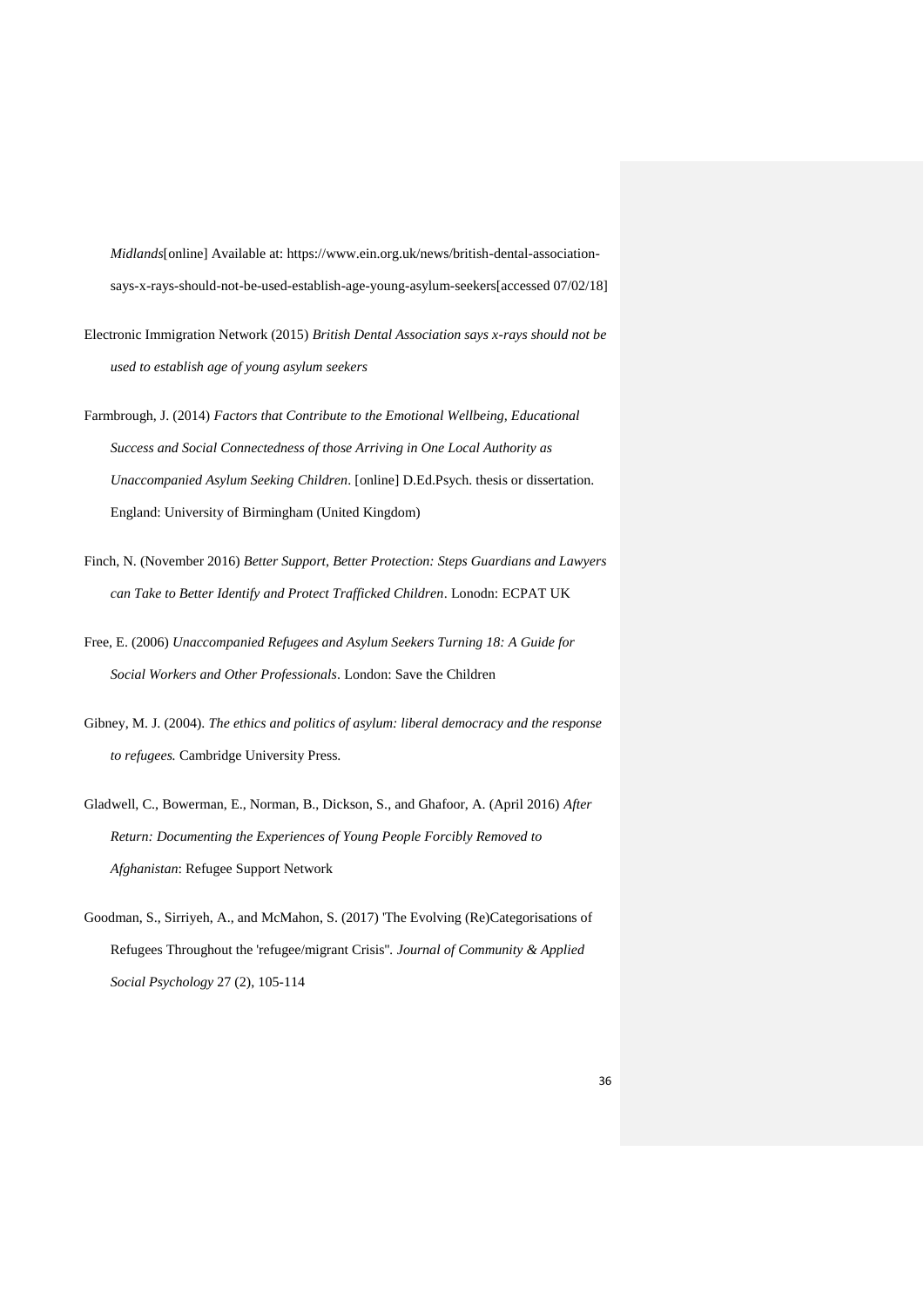- Guardian 19/10/16 'Give child refugees dental tests to verify age, says David Davies'. Available at: [https://www.theguardian.com/world/2016/oct/19/child-refugees-dental](https://www.theguardian.com/world/2016/oct/19/child-refugees-dental-tests-verify-age-david-davies)[tests-verify-age-david-davies](https://www.theguardian.com/world/2016/oct/19/child-refugees-dental-tests-verify-age-david-davies) [Accessed 2/6/17]
- Hall. S, and O'Shea. A, (2015) Common Sense Neoliberalism in Hall, S., Massey, D, & Rustin, M. (Eds) After Neoliberalism? The Kilburn Manifesto Project, Lawrence and Wishart Ltd, London.
- Hek, R., Hughes, N., and Ozman, R. (2012) 'Safeguarding the Needs of Children and Young People Seeking Asylum in the UK: Addressing Past Failings and Meeting Future Challenges'*. Child Abuse Review* 21 (5), 335-348
- Hodes, M., Jagdev, D., Chandra, N., and Cunniff, A. (2008) 'Risk and Resilience for Psychological Distress Amongst Unaccompanied Asylum Seeking Adolescents'*. Journal of Child Psychology and Psychiatry* 49 (7), 723-732
- Home Office (2017) Planning Better Outcomes and Support for Unaccompanied Asylum Seeking Children. online] available from http://dera.ioe.ac.uk/229/1/1505-3790.pdf [May, 23 2017]
- Home Office (23rd February 2017) *National Statistics Asylum* [online] available from [<https://www.gov.uk/government/publications/immigration-statistics-october-to](https://www.gov.uk/government/publications/immigration-statistics-october-to-december-2016/asylum#unaccompanied-asylum-seeking-children)[december-2016/asylum#unaccompanied-asylum-seeking-children>](https://www.gov.uk/government/publications/immigration-statistics-october-to-december-2016/asylum#unaccompanied-asylum-seeking-children) [April, 22 2017]
- Humphris, R. and Sigona, N. (2016) *Mapping Unaccompanied Asylum Seeking Children in England. Becoming Adult Research Brief Series no.1, July 2016*. London: UCL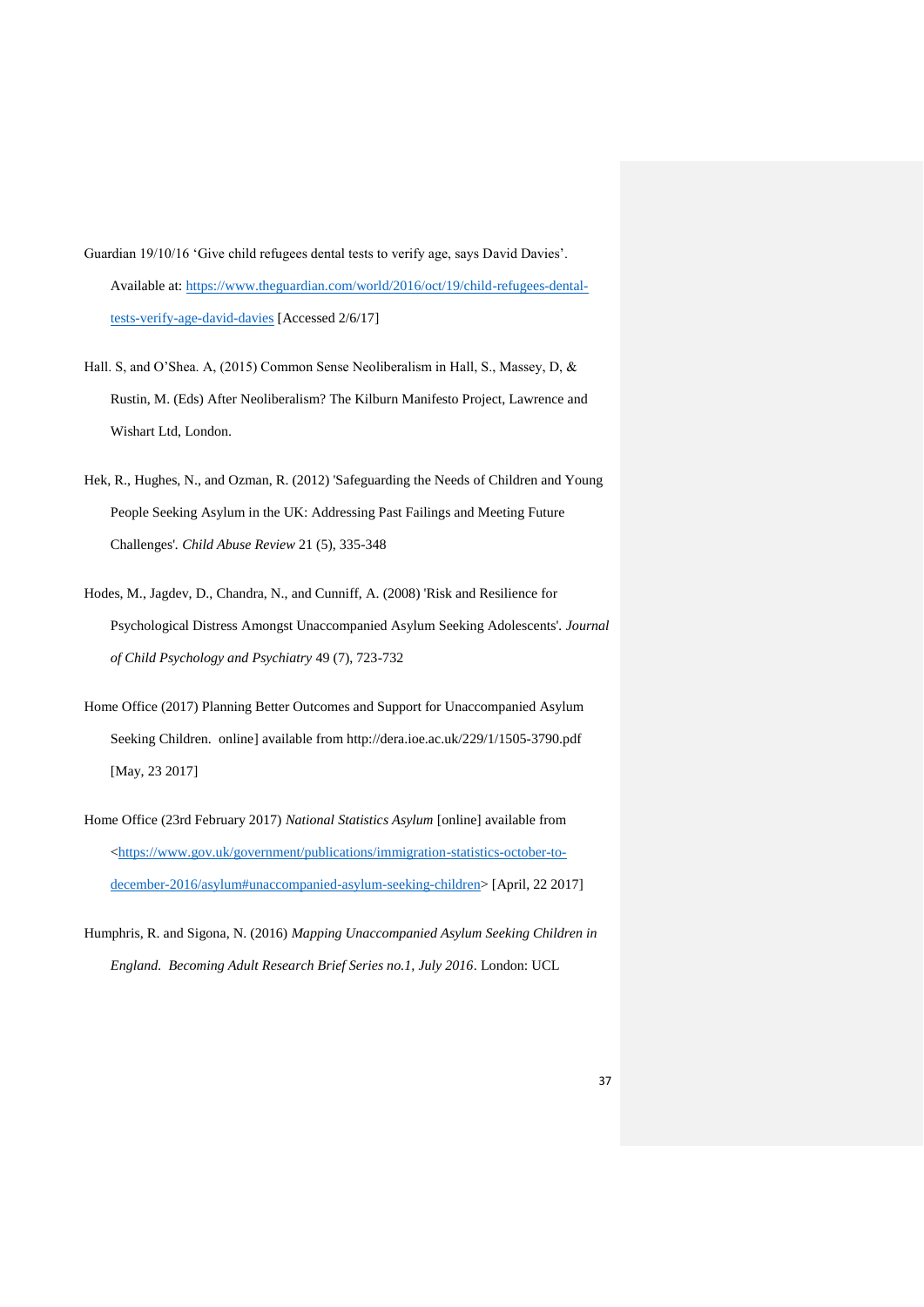- Kohli, R. K. S. (2006a) 'The Sound of Silence: Listening to what Unaccompanied Asylum-Seeking Children Say and do Not Say'*. The British Journal of Social Work* 36 (5), 707- 721
- Kohli, R. K. S. (2006b) 'The Comfort of Strangers: Social Work Practice with Unaccompanied Asylum-Seeking Children and Young People in the UK'*. Child & Family Social Work* 11 (1), 1-10
- Kohli, R. K. S. (2007) *Social Work with Unaccompanied Asylum-Seeking Children*. Basingstoke: Basingstoke : Palgrave Macmillan
- London Safeguarding Children's Board (2011) *London Safeguarding Trafficked Children Toolkit*: London Safeguarding Children's Board
- Luckock, B., 1953-, Lefevre, M., and British Association, f. A. (2008) *Direct Work : Social Work with Children and Young People in Care*. London]: London : BAAF
- Masocha, S. and Simpson, M. K. (2011) 'Xenoracism: Towards a Critical Understanding of the Construction of Asylum Seekers and its Implications for Social Work Practice'*. Practice (09503153)* 23 (1), 5-18
- Matthews, A. (2014) '" What's Going to Happen Tomorrow?": Unaccompanied Children Refused Asylum'
- Ní Raghallaigh, M. and Thornton, L. (2017) 'Vulnerable Childhood, Vulnerable Adulthood: Direct Provision as Aftercare for Aged-Out Separated Children Seeking Asylum in Ireland'*. Critical Social Policy*, 0261018317691897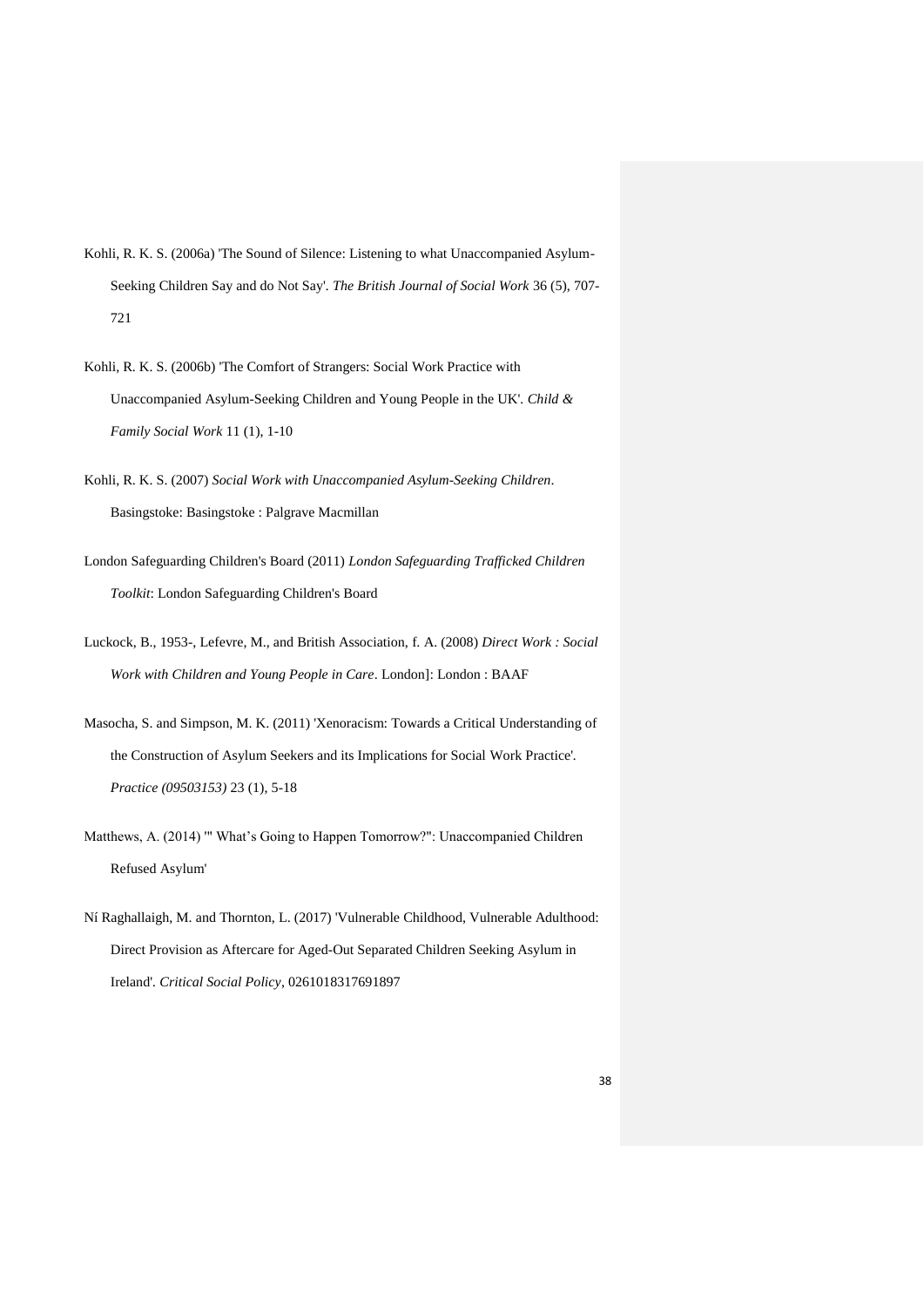- No Recourse to Public Funds Network (23rd March 2016) *Immigration Bill 2015-16: Local Authority Support to Care Leavers with no Immigration Status (England) Factsheet*. Islington, London: NRPF Network
- Passarlay, G. and Ghouri, N. (2015) *The Lightless Sky: My Journey to Safety as a Child Refugee*. London: Atlantic Books

Perraudin, F. and Mason, R. (2016) 'Corbyn's migration policy would make Calais more of a magnet, says Cameron'. Guardian 25.1.2016. Available at https://www.theguardian.com/uk-news/2016/jan/25/jeremy-corbyn-calais-migrationmagnet-david-cameron. [Accessed 14.11.17]

Refugee Children's Consortium (August 2017) *Briefing on the National Transfer Scheme*

Refugee Council (November 2015) *The 'Dublin' Regulation and Family Unity: Policy Briefing*

Refugee Council (February 2017) *Children in the Asylum System*

Refugee Council (April 2017) *Tell it Like it is: The Truth about Refugees and Asylum Seekers*

Robinson, K. and Williams, L. (2014) 'Positive Futures–A Pilot Project to Develop and Test a Model to Assist Appeal Rights Exhausted Care Leavers to Consider Assisted Voluntary Return. Evaluation Report'

Rutter, J. (2006) *Refugee Children in the UK*.: McGraw-Hill Education (UK)

Sauer, P. J., J., Nicholson, A., and Neubauer, D. (2016) 'Age Determination in Asylum Seekers: Physicians should Not be Implicated'*. European Journal of Pediatrics* 175 (3), 299-303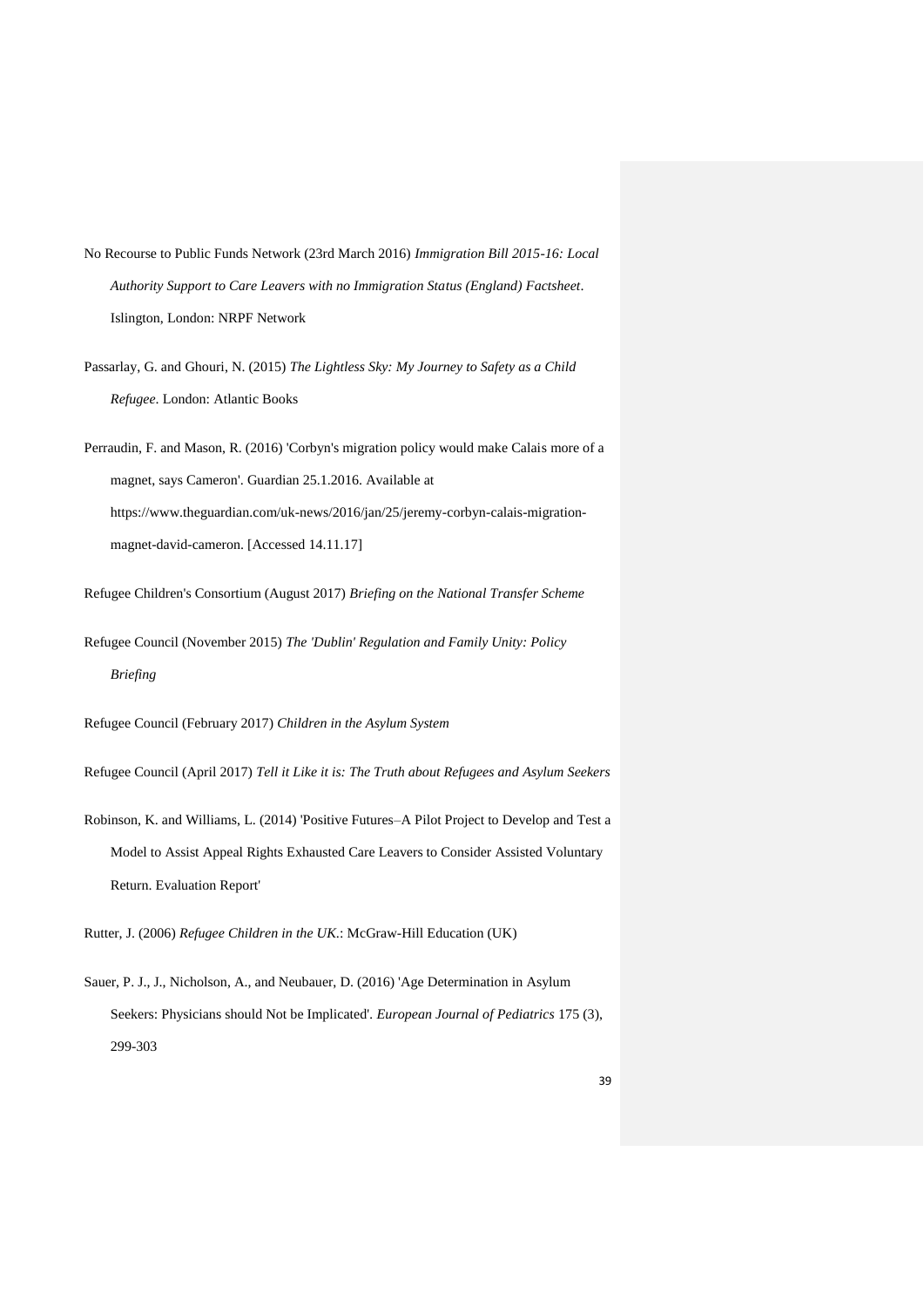- Sigona, N. (2012) 'Life in Limbo for UK's Irregular Migrant Children and Families'*. OpenDemocracy* Jun 24, 2012: n/a
- Simon, A., Setter, C., and Holmes, L. (Nov 2016) *Heading Back to Harm: A Study on Trafficked and Unaccompanied Children Going Missing from Care in the UK*. London: ECPAT UK and Missing People
- Singh, G. and Cowden, S. (2015) 'The Intensification of Neoliberalism and the Commodification of Human need–a Social Work Perspective'*. Critical and Radical Social Work* 3 (3), 375-387
- Stamp, D. (Jan 2017) *Immigration Act 2016 (Briefing)*. ASIRT (unpublished)
- Travis, A. (2016) Home Office rules out 'unethical' dental checks for Calais refugees. Guardian 19/10/17. Available at: https://www.theguardian.com/world/2016/oct/19/home-office-rules-out-unethical-dental-

checks-for-calais-refugees. Accessed on 14/11/17

- UNICEF (2016) Uprooted, The growing crisis for refugee and migrant children. UNICEF. Available at: https://www.unicef.org/media/media\_92725.html. [Accessed: 23/05/17]
- Wade, J., Sirriyeh, A., Kohli, R., and Simmonds, J. (2012) 'Fostering Unaccompanied Asylum-Seeking Young People'*. Creating a Family Life Across a'World of Difference'.London: BAAF Adoption & Fostering*
- Wade, J. (2011) 'Preparation and Transition Planning for Unaccompanied Asylum-Seeking and Refugee Young People: A Review of Evidence in England'*. Children & Youth Services Review* 33 (12), 2424-2430